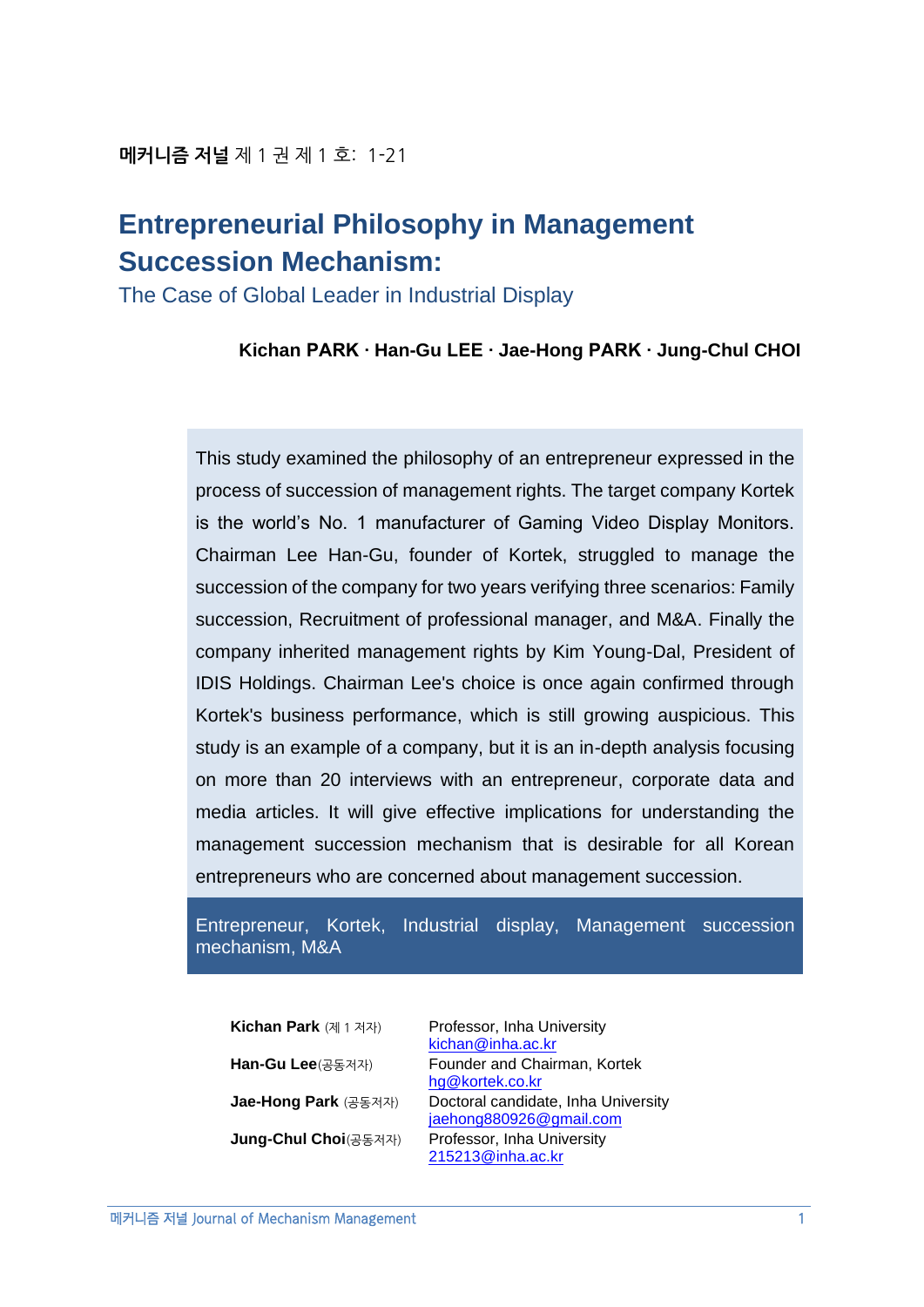### **INTRODUCTION**

Even though best practice might not be the easiest strategy for followers, benchmarking is the most important and systematic process to search for the best practice not only for academics but also for all businessmen (Drucker, 2007). In that sense, benchmarking is a valuable exercise for companies striving to improve their operational efficiency and effectiveness across the enterprise (Detouzos et al., 1989; Park, 2010). Are there then best practices in the succession of management rights, especially in a country like Korea where family business hereditary is prevalent?

This case study examines the succession of management right about the company Kortek which became a popular headline on many newspaper articles Forbes, 2010; Korea Exchange, 2011; KM, 2011; Hankyung, 2011; 2012; Fortune Korea, 2012; Etnews, 2012; Economist, 2014; Sedaily, 2013; 2014; Hankyoreh, 2014; MK Weekly, 2019). Above all, we conducted more than twenty interviews with the Chairman Lee Han-Gu, an entrepreneur, who created this world leading company from scratch, now facing this succession epic.

### **A BUSINESSMAN EQUIPPED WITH CHALLENGE AND INNOVATION**

Chairman Lee graduated from Incheon High School in 1968 and had no further educational background. It was a time when the South Korean people lived poorer than North Korea and the economic foundation was weak and at the country's lowest. Even the most talented students couldn't go to the best universities like Seoul National University simply because of poverty, so many had to give up on their studies and embarked on their careers seeking bread; even the young ones to support the family.

He recalls not having a single decent meal during his childhood. During summer seasons, he spent all of his time making money as a street vendor near Incheon Beach. In the first year of high school, he became a so-called housekeeper. He made a family living in place of his father, who suffered from illness. However, with the help of a relative, he was able to complete three years of high school while working as a private tutor. The most successful people often say, "I'm a lucky guy" (St. John, 2011; Park, 2015). He also often spoke that he was fortunate to have had the opportunities to have the business and experience he had in his difficulties and passion.

When the other students were mainly interested in entering university, military enlistment felt a graduation gift for him since he could then be fed and wear donated clothes. As part of life in the military, he was perfectly capable of serving as the Capital Defense Command in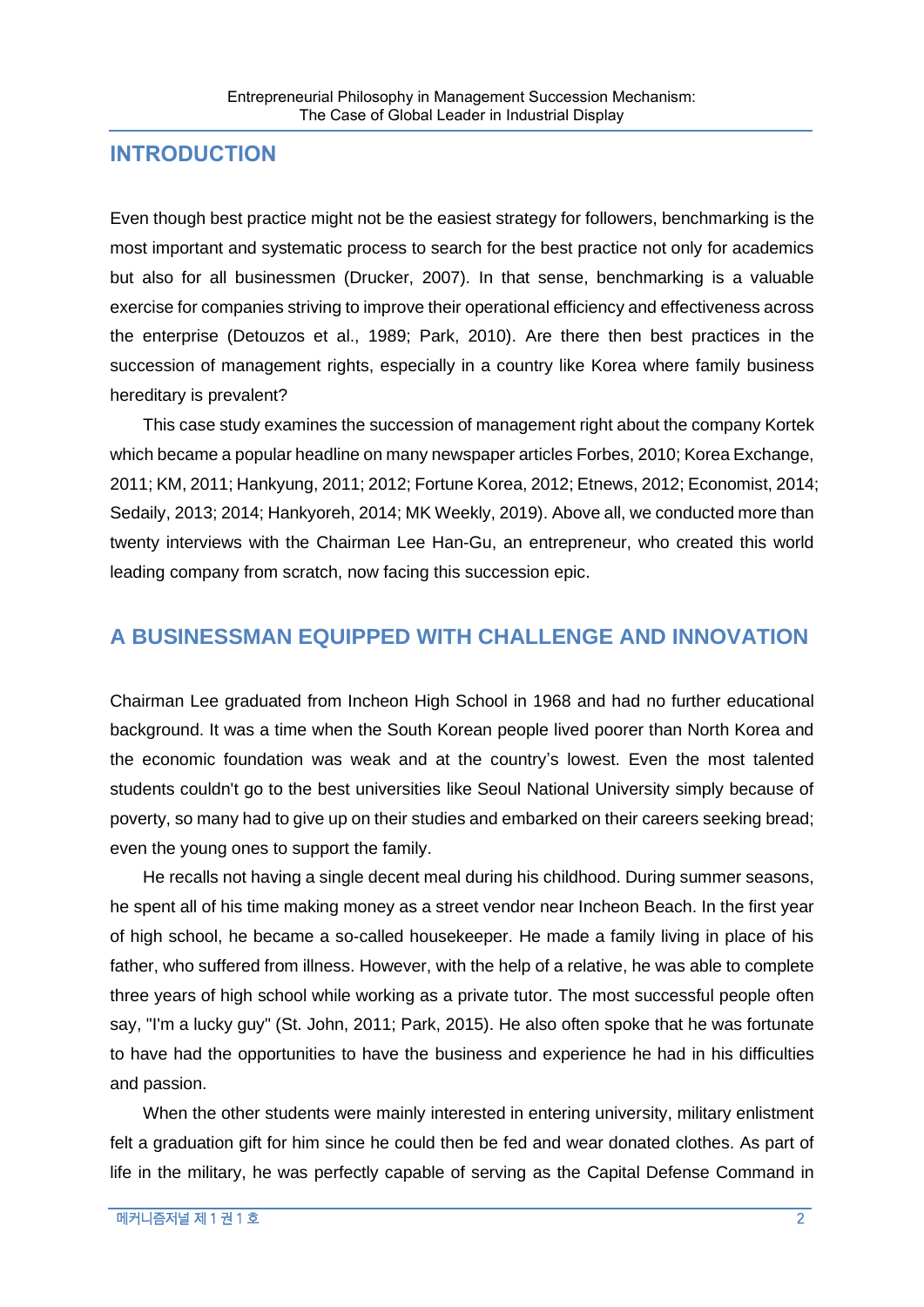Seoul, which was the envy of all soldiers, but he wanted to participate in the Vietnam War where soldiers' tears await. He volunteered for Vietnam, saying that it was the only way to earn money. His hope was to start a small business after his service in Vietnam.

#### **The first vending machine business in Korea**

The ROK army's participation in the Vietnam War ended with the final withdrawal in March 1973. When he returned from Vietnam, all of the money and items sent to his family were already spent to earn their living life. There was only one camera left (Canon F1), which became his most valued property. He later sold it for 75,000 won (\$ 70), which is equivalent to two months' wages for a small business worker in Korea back then.

In 1974, when he was 25 years old, his poor days started again and he wandered every day looking for a job but received no offers. In the meantime, one day, in order to use a public telephone outside the station, he tried to change a 10 won coin into 5 won coins, but each store sold 2 or 3 won chewing gum with a 5 won coin to be exchanged (a public telephone used a 5 won coin at the time). "Eureka! Exchanging coins would also be a good deal!"

He yelled at himself and for a moment, he looked at the phone and came back home. With a vending machine he saw in Vietnam, he designed a vending machine with a 5 won coin and an eraser to install next to a cafe or a payphone. He thought that the person who used it would be practical and that it would bring him money. His idea of developing a vending machine for chewing gum is comparable to the new "business model" we are talking about today. However, at that time, the vending machine was not familiar in Korea, and there was no benchmark hardware or technology, so it was a difficult process of twists and turns. Such a trial can be considered ridiculous these days when the Internet even shows you how to make a missile!

For its first stage, it was necessary to produce design drawings, injection molds and press molds to make automatic dispensers. For the vending machine sample, he obtained an acrylic panel, cut it with a saw, and attached it with an industrial tie. Hearing that the acrylic melts in the chlorofluorocresol anesthetic, he tried and could change the shape of the piece to make holes and boxes for the pieces. It was a three-month job, almost forgetting to even have food or drink, and finally his face beamed with his fascinating creation.

However, the excitement was short lived as it was even more difficult to develop a device that distinguished a 10 won coin from another fake one. However, after undergoing many difficulties and trial and error for six months, he was able to invent a changing machine and obtain a patent for a vending machine with a 5 won coin and chewing gum. The patent application fee of 75,000 won was obtained by selling the Canon F1 camera he had brought with him from Vietnam.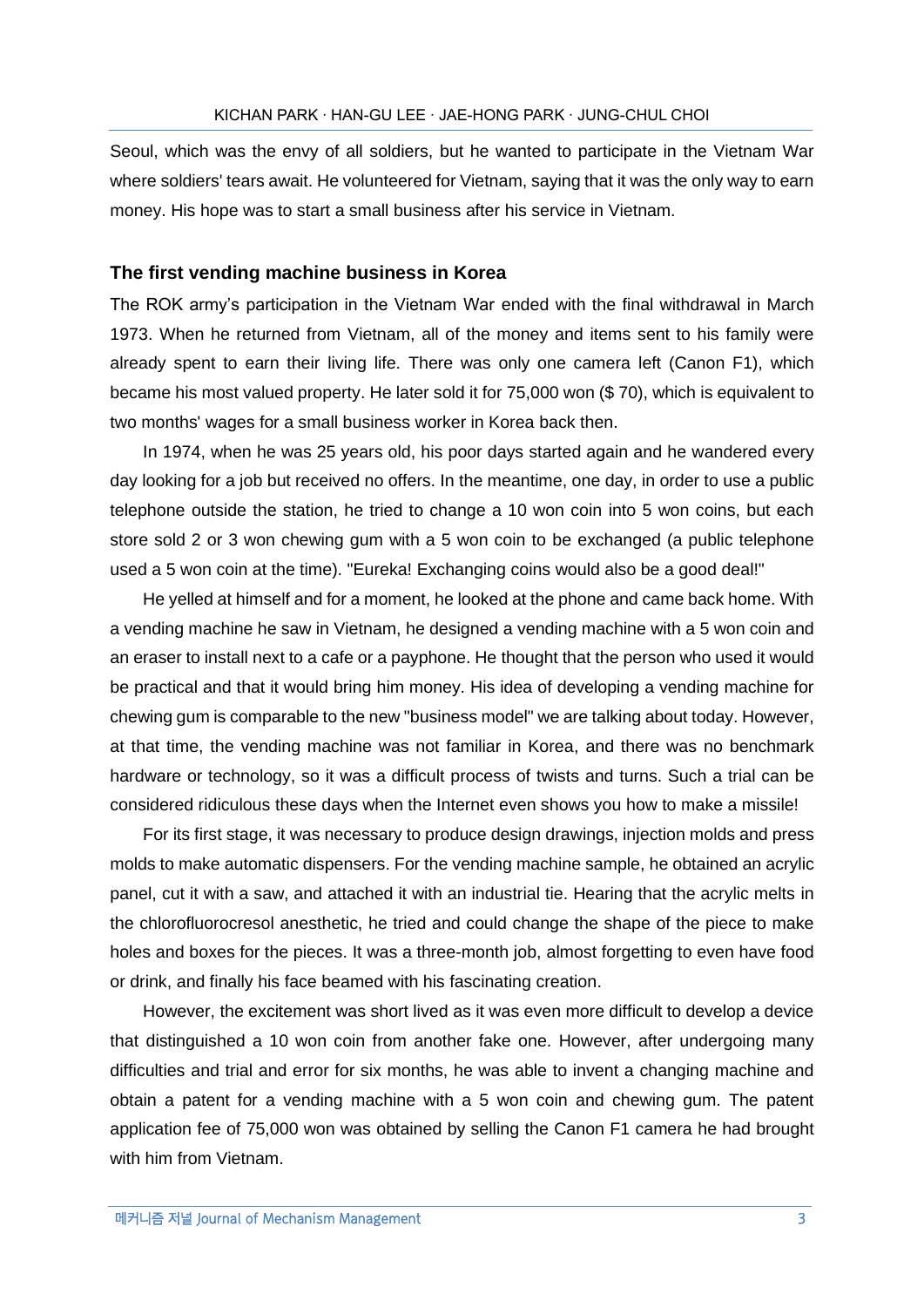The next step was to find a financier who would pay for the coin-change business, but each person he met only sneered about the vending machine itself. He did not even think it was so hard to meet a sponsor. Realizing that there were no one around him that can support the business, he decided to visit Lotte, Haitai and Orion, which were the top three chewing gum makers in Korea. The immediate task was to get 50 pieces of chewing gum in a bulk to install in the vending machine. At that time, chewing gum sales volume was higher than that of other confectionary, and Lotte (ranked first), Haitai (second), and Orion (third place) were the three main manufacturers of chewing gum. There he repeatedly explained that "You can sell at least 300 pieces of chewing gum per vending machine per day", "You can reduce the cost by 20% if you only remove the product box and individual packaging for each piece of chewing gum", and "There is also such a promotional effect that your company is the first one to sell chewing gum by vending machine."

Despite his serious requests, everything was in vain and he could not go across even one sales manager of a single company. The saying is true that "Faith is going to move a mountain!" When he failed to persuade himself and turned around to sag, someone called him and shouted "Hey, let's just try...!" It was the director of the Haitai's sales team who became a lifelong benefactor to Chairman Lee. Thus, the contract with Haitai was established, but funding was still an issue.

The person who stumbled upon the memories in his head was his old friend Mr. Kim. He supported Chairman Lee just by hearing that Haitai had accepted the deal. Mr. Kim understood that the profit of approximately 1,150 won per vending machine per day is a net profit of approximately 30,000 won per month, and mutual sympathy was shared with the profit model, that the payback period of the vending machine would only be three months old. But even before the business stabilized, the vending machines were down, and defective products were made here and there. In other words, the chewing gum vending machine beside the public telephone where there was no maintenance worker, became useless if it was hit and cracked by a punch of the bullies.

"Where is the right place where someone can take care of the vending machine?"

The answer, he thought, was a cafe, a bookstore or a stationery shop. Since the vending machines installed especially in the stationery store were wonderful in the eyes of children, the sales of each machine continuously increased, and he added something like another prize (lottery drawing) at the machine. With such incredible success, the stationery owner had to demand more vending machines.

When the competition for the sale of chewing gum between the three main confectionaries grew intense, Haitai threatened Lotte's market share thanks to vending machines. And, getting into the habit of chewing gum after meals, he also produced vending machines for restaurants.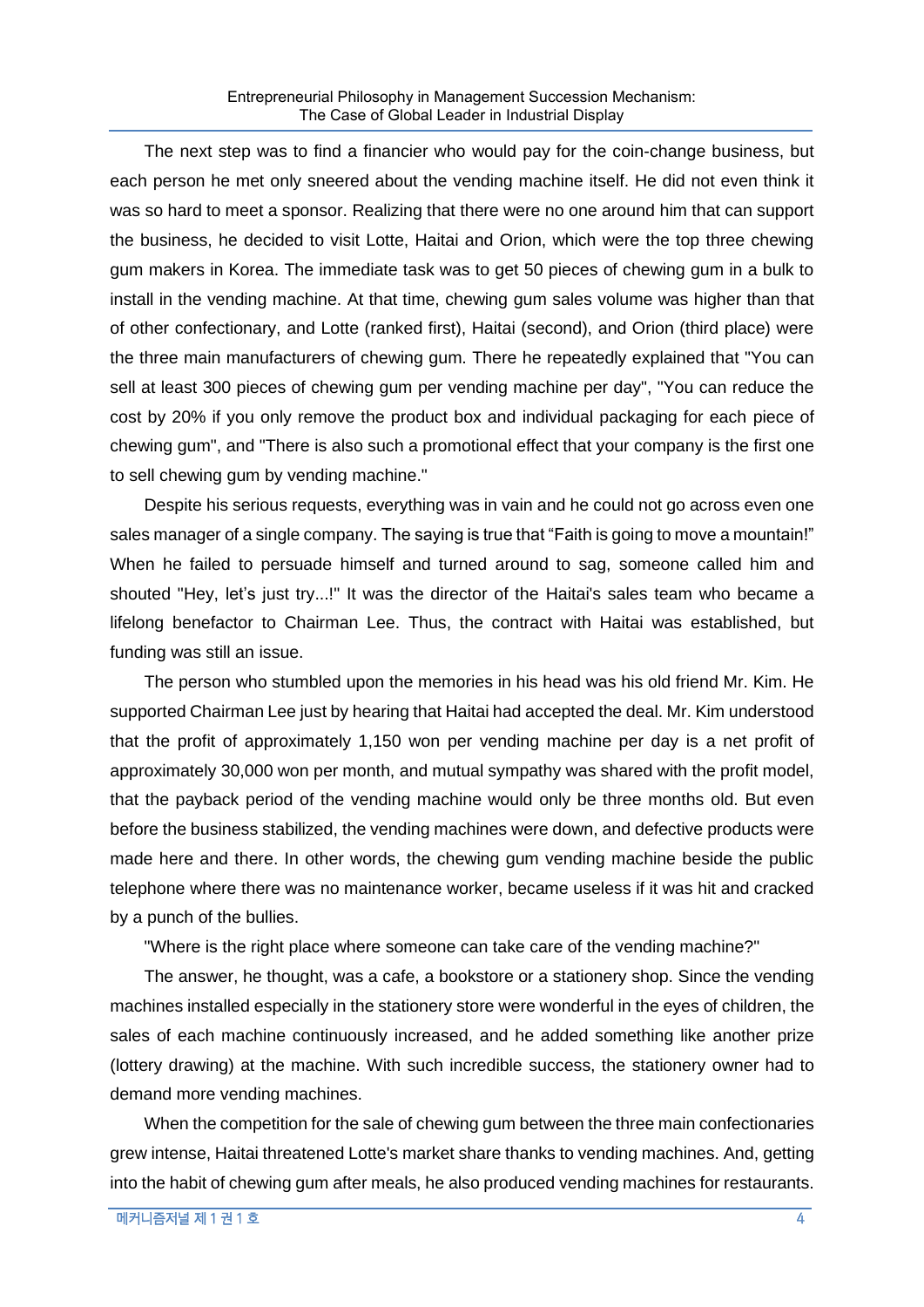In 1977-78, that is to say in two years after starting the business, he managed to form 50 agencies nationwide.

Followed by the development of ball-type confectionery vending machines, sanitary napkins and condom vending machines, the first vending machine business in Korea continued its success and growth. Chairman Lee has also accumulated a lot of money thanks to the replica of vending machines for drinks and coffees which he obtained the sample in Japan. He became a millionaire at the age of 29. But in the blink of an eye his first successful business collapsed.

The bankruptcy, caused by 'fraud and betrayal', took away all the goods that he gained in the meantime. Barely escaping imprisonment, he became a shameful person living in the house of his parents-in-law. The nightmare of failure that was hidden behind a big success came from a plan, making a company to build a machine factory by forming a partnership with the Haitai Confectionery, with Chairman Lee himself, and the Japanese Fuji Electric Vending Machine maker in Korea. However, a young businessman, who had been in the spotlight in the industry, got involved in the fraud of a tricky financier. Eventually, the three-part joint venture was not even created and went bankrupt.

Even after suffering such a terrible fraud, he invested all the funds he had entrusted to establish Joint Venture with Haitai Confectionery. But he failed to make a deposit in the bank and his company went bankrupt. At that time, seeing that the employees and their family ended up on the street, Chairman Lee decided, keeping the philosophy that "Companies should not be dead once they are born. And that is the very mission of the founders and of the top management!"

#### **Peddler of Japanese products and game monitor business**

After going bankrupt, he suffered immeasurable desperation in the house and a penniless life, but none of the hardships could make him give up on his dream. Then he flew to Japan, trying out commercial knowledge randomly back when he knew during his vending machine business to look for new business, but that was also in vain. On those days, he suffered with only a piece of bread for two days' meals. And he made his living by the small trade of the Japanese market selling goods to Korea. For him, it was not the poverty of the childhood where he learned to know the real hunger, but such days of petty trading.

One day, while traveling in Japan as a small trader, in search of a new business motive, his eyes were drawn to the monitor of the Pachinko game room where he entered with his friends. Back then in Korea, video game businesses like Space Invaders were starting to emerge by illegally copying the Japanese keyboard and software memory. Chairman Lee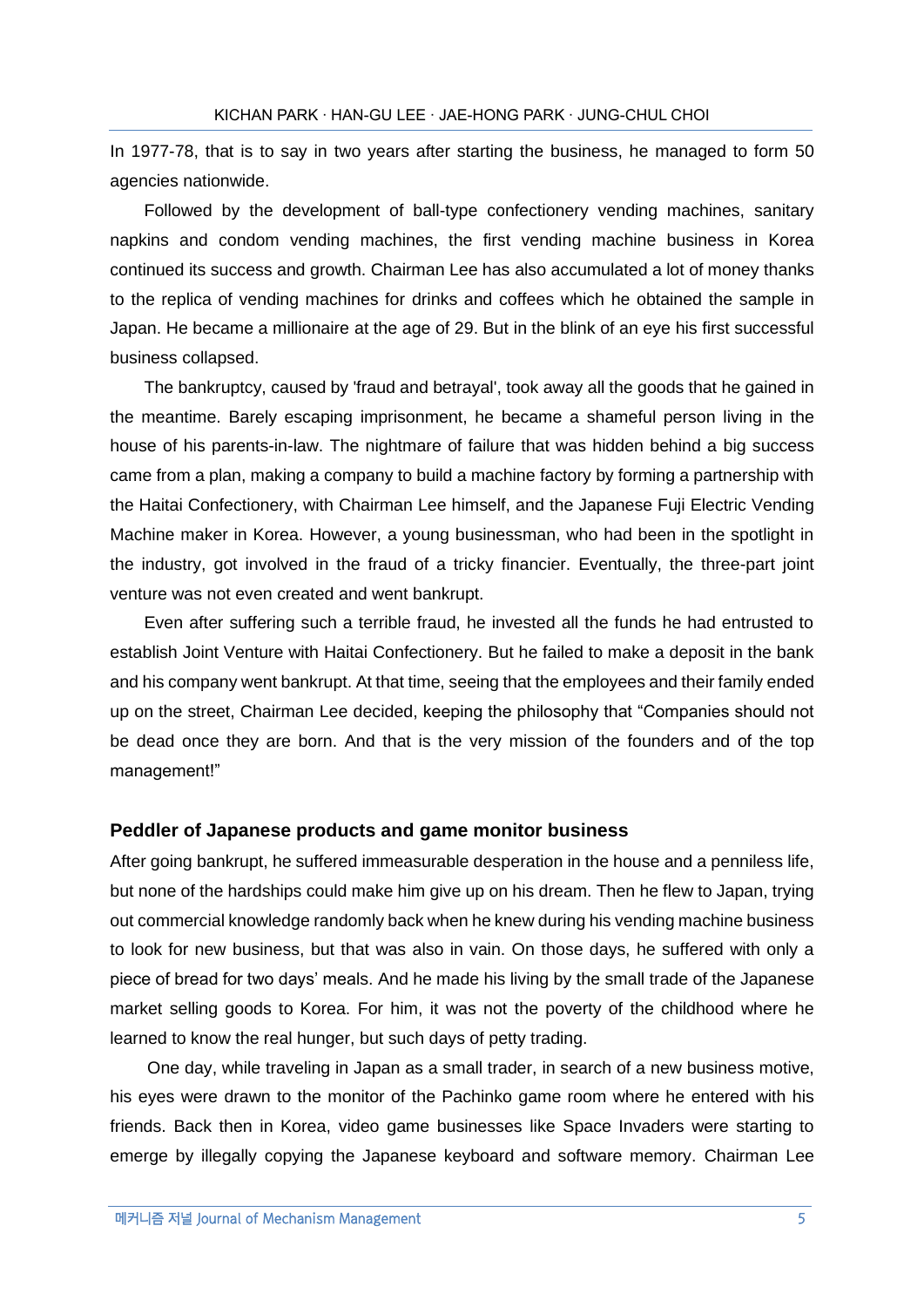expected the video game industry to grow in the future, and in fact there was no game monitor in Korea. He brought a Japanese game monitor as a commercial sample to a bonded warehouse and attempted to reproduce imitations with the support of various techniques from private engineers. The efforts of Chairman Lee, whom he did not know well about monitors, were limited to this extent. And as he negotiated with Lotte, Haitai and Orion for the chewing gum vending business, this time to find out more about the monitors, he searched Orion, Goldstar (now LG Electronics) and Samsung Electronics, the main manufacturers of CRT monitor in Korea.

As a result of persistent negotiations, Samsung Electronics supplied him with 3,000 Braun tubes. Chairman of Samsung Group Lee Gun-Hee's second older brother, Mr. Lee Chang-Hee (general manager of Samsung Electronics: 1933 ~ 1991) signed an exclusive contract with Chairman Lee Han-Gu. And with the support of street store engineers, he turned CRT TV into game monitors. The success of the Gala Game (Space Invaders), which was a successful product over time, led to the explosive growth of the monitor activity, which was the second challenge of his professional life. As a result, he eventually returned to being a prominent businessman occupying more than 70% of the Korean domestic market for karaoke monitors, game rooms and music pubs.

As gaming screens became more successful than CRT TVs, Mr. Lee Chang-Hee, general manager of Samsung Electronics, filed a lawsuit, confirming that the Samsung CRT had been illegally transformed as a game monitor. Even though Chairman Lee won the lawsuit in a year, his business was affected by the breakup with Samsung. In an era where the emphasis is on mutual growth, many people today do not expect the trade power relationship between the strong and the weak, where the strong dominates the weak, to disappear. At that time, he successfully ran the business thanks to and dependent on Samsung Electronics, the solid company. But the breakup with Samsung was an inevitable crisis for him, even if he had no choice other than to leave the business. However, the crisis has provided him with other opportunities to go abroad.

### **Attempt to enter the overseas monitor business**

Intellectual property rights litigation occurs everywhere in business. In 1984, Chairman Lee challenged a new overseas market by seeing fierce competition and the newly adopted intellectual property rights of the video game industry in Korea. His bold idea was to export game monitors to the Japanese market. Even the leaders of Samsung Electronics informed him that it was a reckless ambition for a small entrepreneur like him.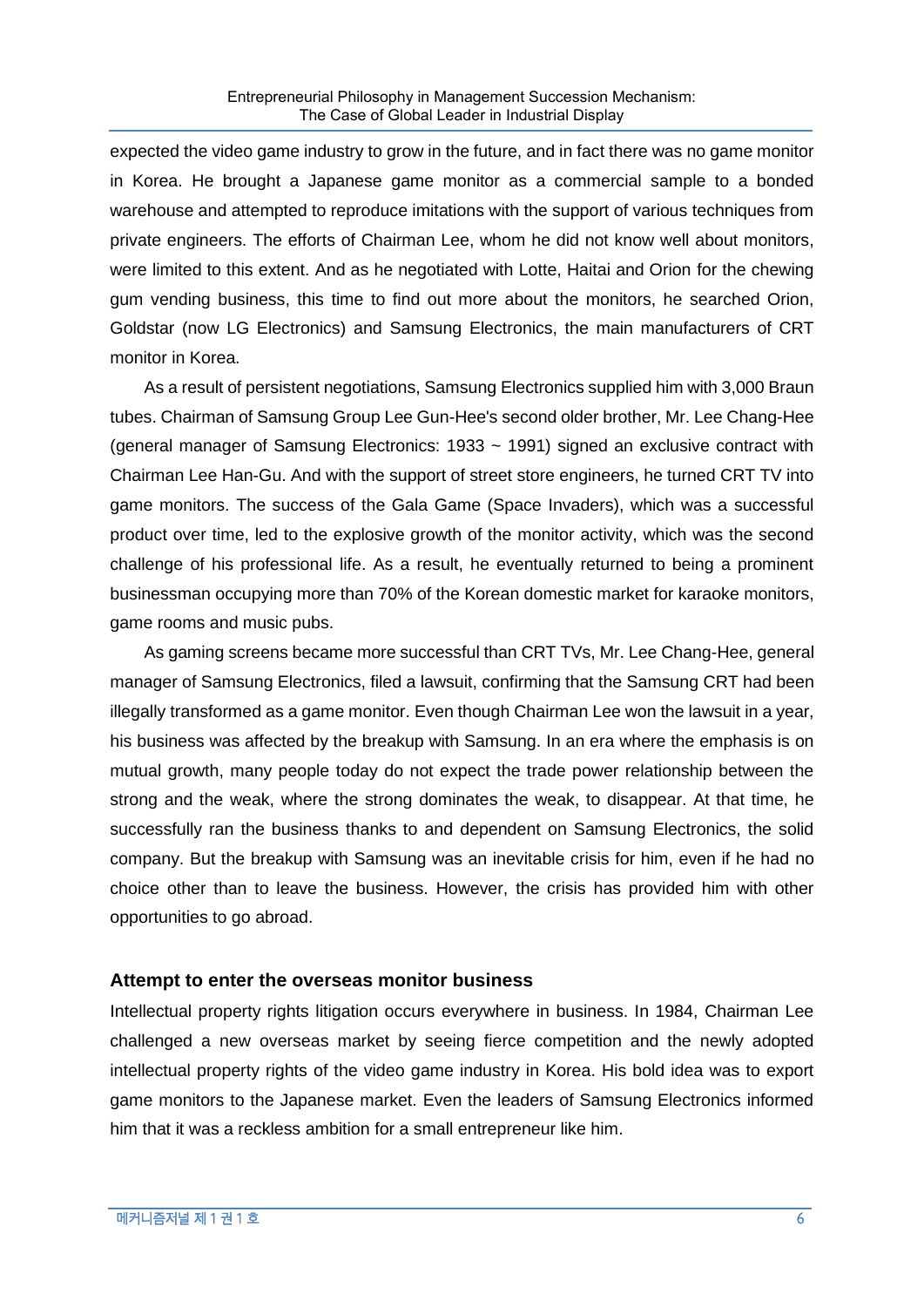At that time, Japan dominated more than 80% of the world game market, but he thought that if he managed to export to Japan, he could easily succeed anywhere in the world. He decided that "Once I do my best for a year, and if I am successful, I will continue. And if I fail, I will stop." And he tried to challenge with 11 employees in the 120 m<sup>2</sup> underground space.

Honestly, he was convinced that he could make the monitor at a much lower price than Japanese products, but the problem was with the quality and reliability of the product. Good luck followed his decision to enter the Japanese market! The first appreciation of the Japanese yen, which had an impact on the world economy, appeared in 1985. It allowed to export game monitors with competitive prices to foreign markets at around 25% of the price of Japanese game monitors. And he created Saejoo Electronics and started mass production of monitors. The reason Kortek was founded in 1987 when Saejoo Electronics was launched is to commemorate the challenge for a new business of industrial monitors that even Samsung Electronics has declared impossible to meet the demand of buyers.

#### **The history of Kortek is the history of industrial monitors**

At the end of the 88 Seoul Olympic Games, the era of information technology began worldwide. (Murad et al., 2014) In parallel with the development of the computer industry and the semiconductor industry, advanced and professional monitors such as kiosk, fish finder, airport terminal information panel, medical monitor, broadcasting, aviation, ship, advertising and various entertainment appliance markets were booming. As such, monitors from different domains have appeared, but the software and the user environment were not compatible with each other. To be fair, there was no such competent monitor manufacturer in Korea at the time.

On the other hand, the main products of the Korean electronics industry, such as television monitors in general, computer parts and semiconductors, were run by large companies, and their products have become popular in the whole world. And also, the Korean government and some companies have taken advantage of these opportunities to specialize in high-value 'industrial monitors', now for the first time in the development of the specialization strategy, the term 'monitor industrial display' was introduced to the business world (Forbes, 2010).

In order to continuously develop specialized industrial monitors other than ordinary monitors, Kortek has acquired materials and samples from foreign countries and has accumulated technological competitiveness and market development experience with a stimulating attitude. Indeed, industrial display monitors such as game monitors, medical monitors and air traffic control (ATC) monitors, compared to general display products, required advanced technology in its relatively small market.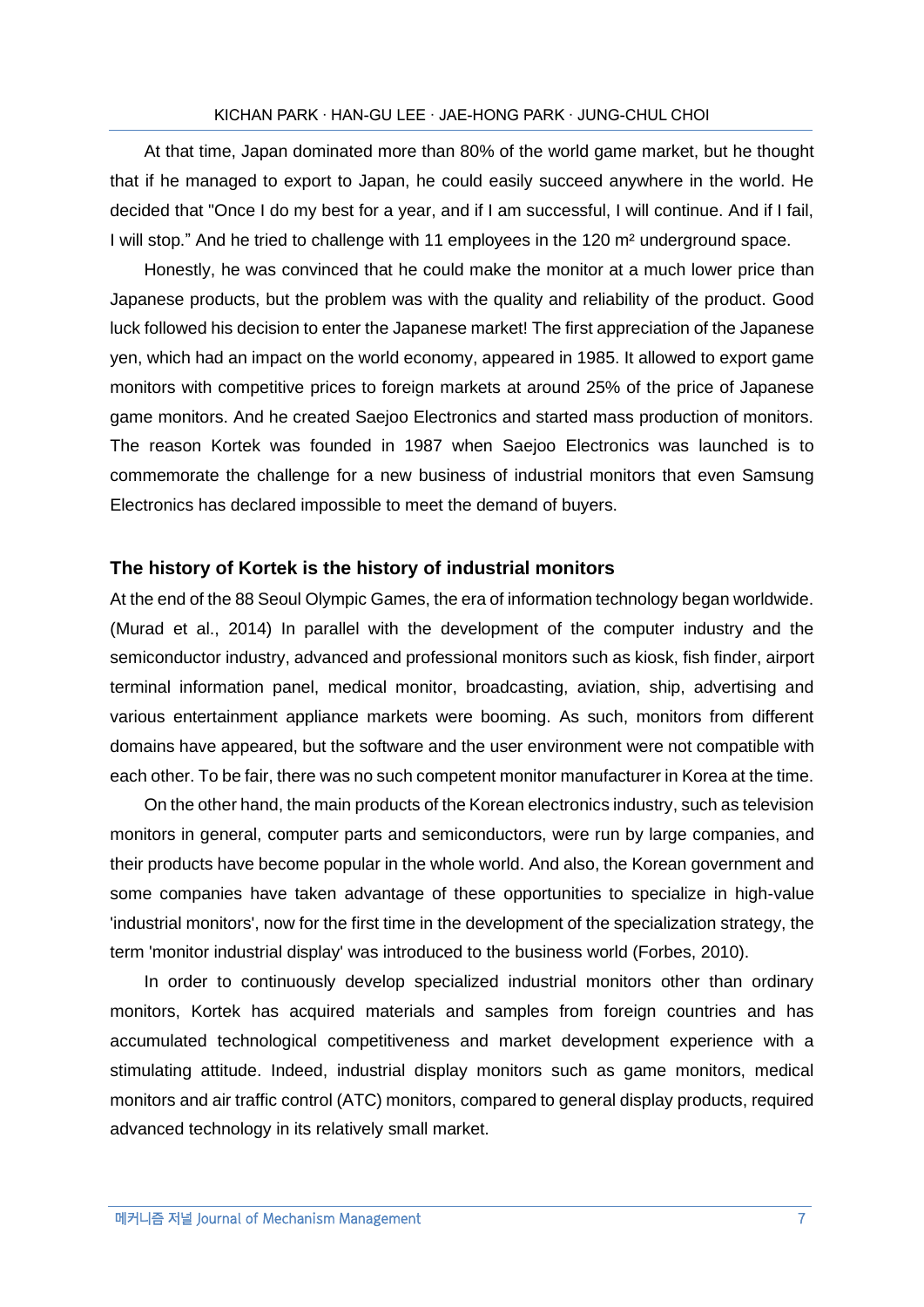For the industrial monitor sector, SMEs dare not challenge because of their weak technology and expertise, and large companies such as LG Electronics and Samsung Electronics were hesitant to invest due to the small size of the market. As a result, industrial display products had to depend on imported foreign products for domestic demand.

### **Beginning of the success story: Casino and encounter with IGT**

Kortek was previously Saejoo Electronics. It entered the field where large companies did not contest and was designated as a special military service company in 1991 by exporting game console screens to the United States and other countries for the first time in Korea. In 1994, the management team of International Gaming Technology (IGT), one of the world's leading manufacturers of gaming machines, came to visit Saejoo Electronics to expand suppliers and to compete with monitor suppliers for cost reduction. In 1994, mechanical slots in casino gambling halls were replaced by video slots, and American company Ceronix, which held a patent for Auto Bias Technology, took profits at an incredibly high price.

Led by Rich Hilton, a former IBM executive who disliked the arrogant Ceronix, IGT executives visited companies in Taiwan, Japan and South Korea to find a new supplier. However, since the overall size of the slot machine market was small and the monitors used demanded high technology and quality, moreover, future purchases could not be guaranteed, so large companies refused to develop the auto-polarizing video monitor, and SMEs lacked the corresponding technology. IGT executives, who visited Saejoo Electronics on the recommendation of Samsung Electronics, were disappointed to see the shabby facilities and scale of Saejoo Electronics. In addition, most engineers and managers at Saejoo Electronics objected saying that it was impossible to develop Auto Bias in-house. Nevertheless, Chairman Lee challenged to propose the development of video monitor products.

He had two convictions in his choice: First, he was convinced that if the slot machine was replaced by a new video system from the mechanical system used for 100 years, the demand would be more explosive than expected. Second, Auto Bias is a blue ocean, a good opportunity with few competitors. And also, it has strategically taken into account the claims by IGT executives, such as Rich Hilton, that Ceronix's monopoly desperation should be seriously countered.

### **Troubles with IGT and successful overcome with trust**

Obviously, Kortek's new automatic color correction product was superior in price and performance to Ceronix products, but the process of adapting to the market was never smooth. The Kortek monitor installed on the world market, in less than a year after its delivery,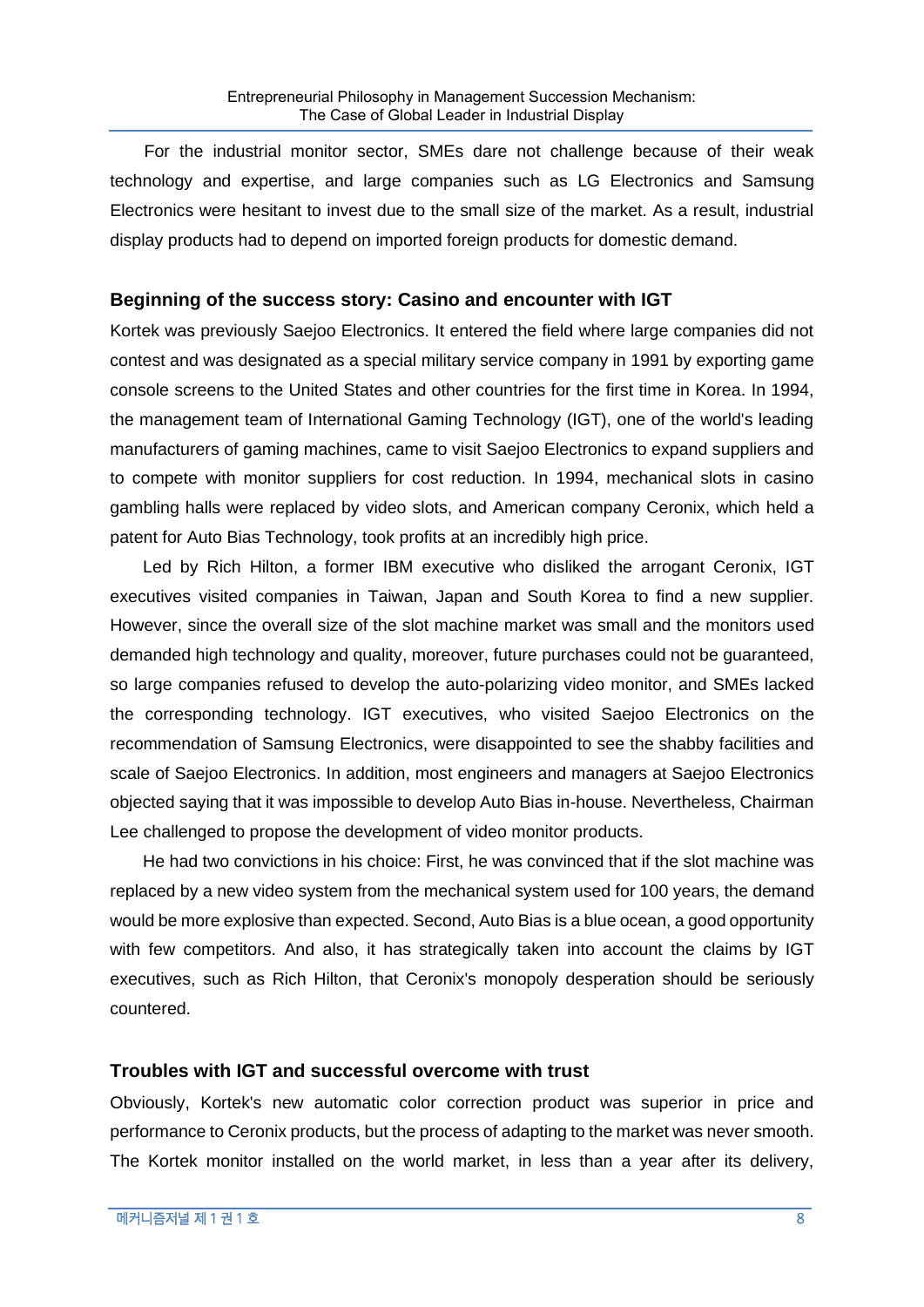immediately appeared to have full of complaints due to the poor functions of the main components. At that time, the quality level of the parts industry in Korea was too low to withstand the special environment of the casino game room, operating 24 hours a day throughout the year.

As such, IGT's purchasing managers and vice presidents were quick to visit Kortek to discuss such serious incidents. Chairman Lee, who experienced problems for several days after negotiations with IGT, notified IGT of a 100% recall with a decision that generally could not be taken as an SME like Kortek to mobilize all the funds and the workforce. IGT was aware, of course, that the financial situation and the size of Kortek's business were unstable but small enough to offset the cost of a full recall. In other words, if Kortek were to pay a 100% recall cost, it would be worrying that Kortek would go bankrupt.

Based on Kortek's response, the IGT Executive Board welcomed Kortek's commitment to be 100% responsible for the recall and concluded that IGT would reduce all costs of the recall. In addition to this favor, IGT made an incredible decision to increase the purchase price of Kortek by more than \$ 30 for each product and the purchase volume from 20% to more than 50%. In short, after the unexpected crisis, thanks to mutual trust, Kortek could have an unexpected opportunity for brilliant growth. As such, IGT's full support and trust in Kortek played a decisive role in the fact that Kortek has become the world's largest supplier (vendor) to the United States Ceronix. Kortek's decision, which solved the problem of the monitor (most important for the video slot machine) with full responsibility rather than avoiding profitability, subsequently became a principle and a core competence of Kortek. Kortek was ranked as the number one supplier (primary supplier) of IGT, still retaining the absolute position in the casino industry.

It also helped restore the 'relationship of trust' as a core skill and key to growth, and of course the most important business asset. Interestingly, IGT employees, who owned Ceronix shares, sold it and joined to support Kortek. In addition, around 40 global companies, including Hyundai Electronics, have attempted to enter the bloody competitive market, but all have failed. IGT appreciated Kortek for its concentration on the core technology of the slot machine as a video game, and rejected any other partnership requested from other companies, retaining the relationship of trust only with Kortek.

#### **From Saejoo to Kortek and successful announcement on KOSDAK**

Kortek's reputation and stable profitability as the industry leader in casino monitors has paved the way for pioneering new products such as the medical monitor, electronic blackboard, air traffic control monitor, PID and new business sectors. The invaluable experience of Chairman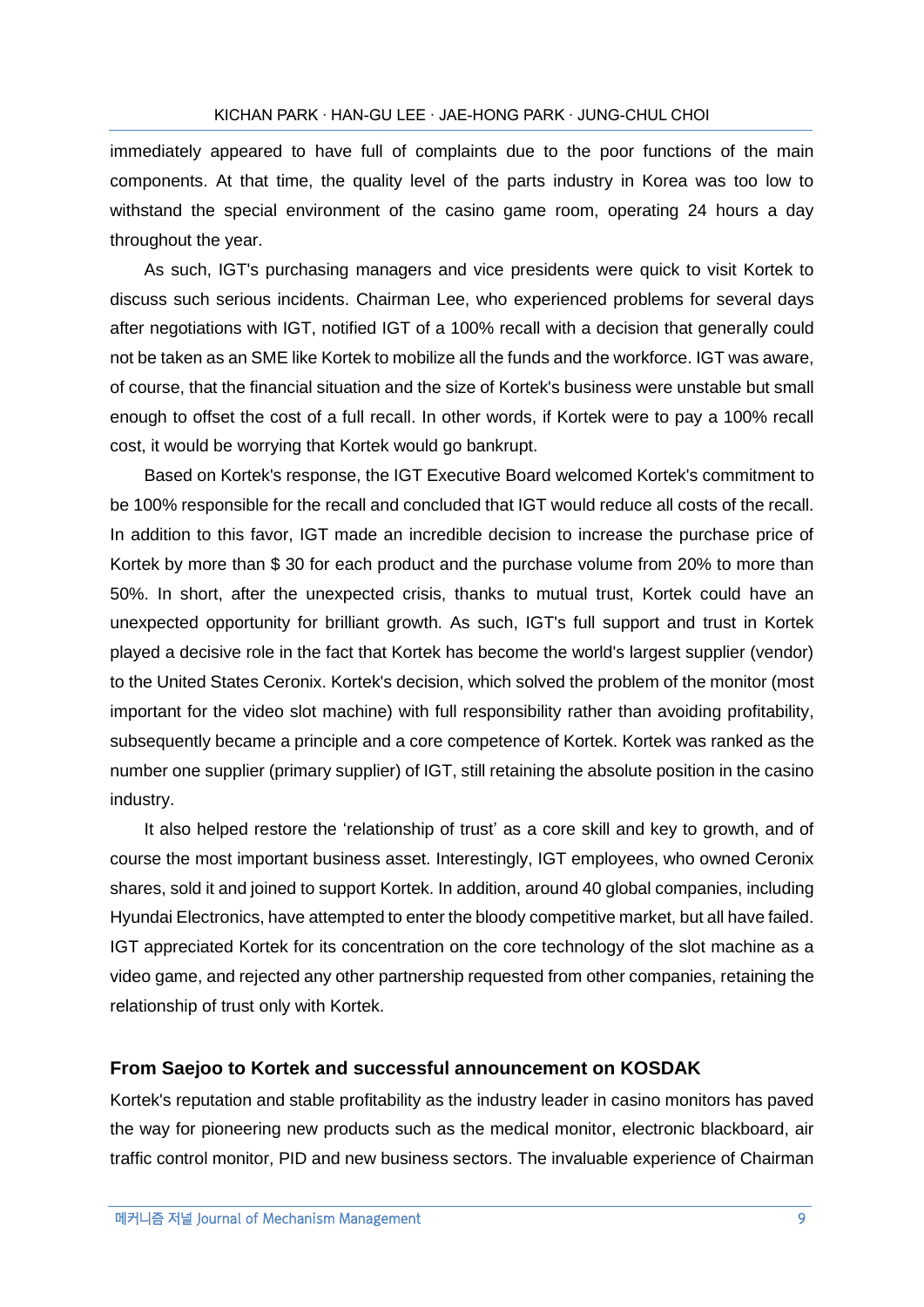Lee, learned at the time, was that "the difference between the first and second companies in the competition is just under 1 to 2%". Chairman Lee's "1% Plus" slogan came from the very insight. In addition, slogans such as "Let's improve the quality of our products by 1 to 2% better than the others", "Tomorrow than today, next month than this month" have been published everywhere in the company.

Saejoo Electronics began its full supply capacity to IGT in early 1999 and changed its company name to Kortek in September 1999. Despite the fact that the KOSDAQ market bubble started to sink in early 2000, Chairman Lee disputed the request for a preliminary examination of Registration at KOSDAQ. At the time, nobody in the company knew how to complete the registration process, the preparations and the request for examination. It also seemed like a carefree challenge. However, he formed a special team and began to study at times with the informal advice of his friends. In October 2000, Kortek finally responded to all requests to register a risky business on KOSDAK. Eight months is the shortest record in Korea.

On the other hand, in order to underline the fact that Kortek is a specialist in industrial monitors for 'individual investors' who wonder about the fact that the manufacturer of monitors Kortek registers with the KOSDAQ, Chairman Lee has ordered to exhibit an expensive (\$ 30,000) monitor piece, and much more expensive medical monitor samples together. The high branding strategy was sensational, and luck followed. In the first RI, which was traded at six times the face value (500 won  $x$  6 = 3,000 won) per share, Kortek, as a manufacturer of monitors, began to be praised by investors with surprising 13 times the nominal value (6,500 won).

Thanks to this, Kortek developed MLD (multilayer display) with Samsung Electronics to stimulate technological development with stable profits and to play 3D games without wearing special glasses. As a result, overseas buyers have also emphasized the technological excellence that equates to the technological levels of Samsung Electronics and Kortek. IGT also stressed that "businesses that have not won the trust of customers and the community can never grow". In other words, as a leader in business ethics, like Siemens in Germany and GE in the United States, IGT has focused on ethical standards of "keeping profits at 5%, keeping information undisclosed to competitors". It was also a great support for Kortek to prevent the 'rifle competition' or 'bleeding competition' that could frequently occur from everywhere.

Kortek's stable industrial monitor product development activities were favorably promoted by the synergy with the 'product-market' portfolio strategy linked to the development of new markets. In 2001, Kortek opened a branch in the United States and registered a utility model of the video control system using the automatic bias circuit. In 2002, Kortek opened offices in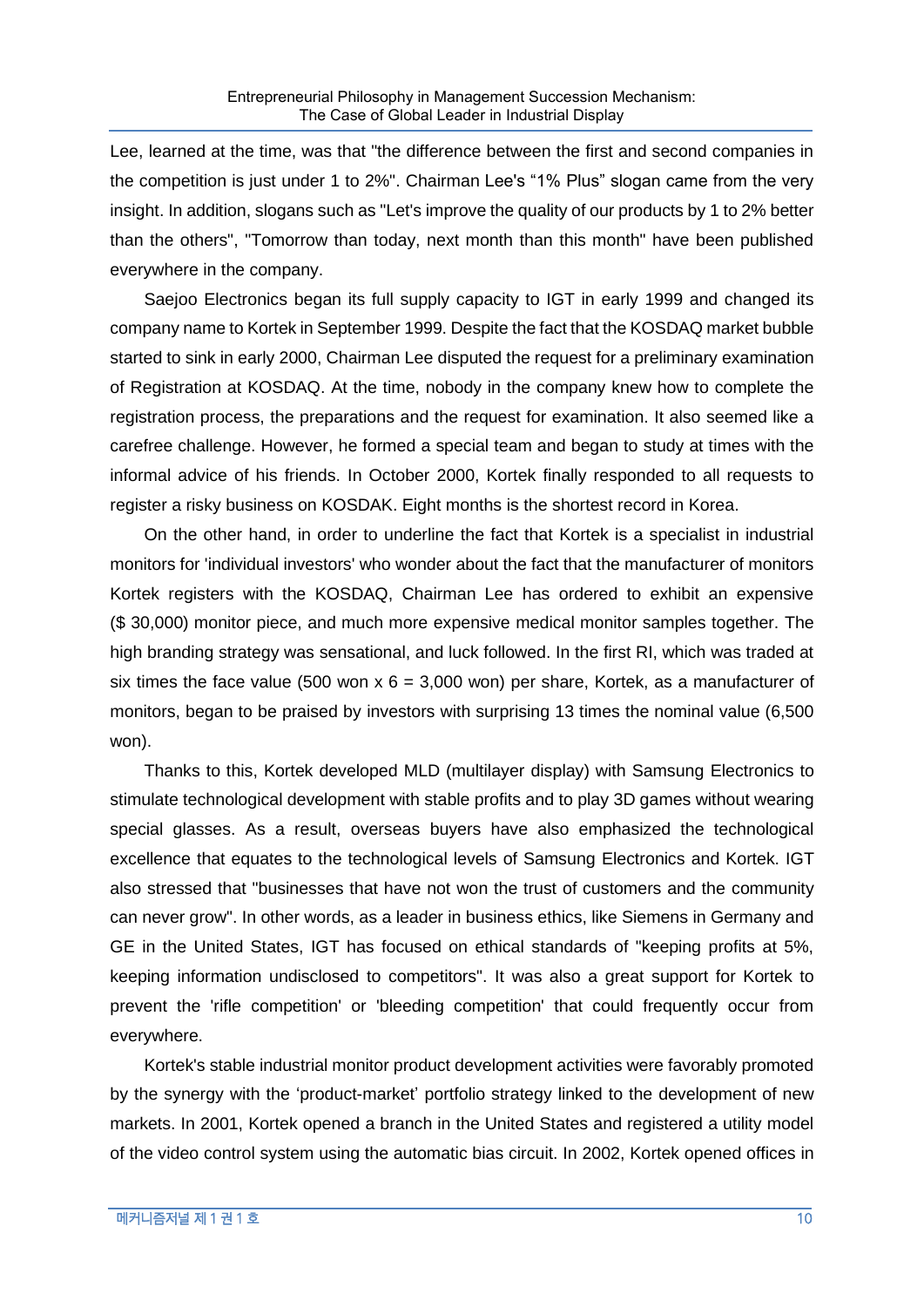Europe and obtained a patent for the Auto Bias system using a microcomputer, winning the Korean government's Top 50 Million Dollar Export Tower award.

In 2004, Kortek's LCD touchscreen monitors were finally approved by IGT in the United States and Kortek was designated as the exclusive supplier of IGT. The following year, Kortek developed a medical monitor overcoming such failure as the president of Medison Co., Ltd.

In March 2006, Kortek was appointed supplier of Siemens monitors and began mass production of ultrasonic diagnostic monitors. Kortek was awarded the 'Export Tower of US \$ 70 million' and the Silver Tower Order of Merit. In May 2007, Kortek was registered as a company with foreign capital. In April 2009, IGT selected Kortek as the best supplier. Kortek moved to Incheon Songdo New Town while waiting for a new leap (Fortune Korea, 2012).

#### **Kortek's cutting edge technology combined with a future image**

The result of the move to Incheon created another smart business model. Foreign buyers have recognized advanced technology at the Kortek Research Institute. And increased productivity, tax advantages and favorable contracts with global companies have helped Kortek usher in the golden age of the global 'hidden champion' of Korea.

In order to show an 'advanced and special image' like this, Chairman Lee has built a display screen manufacturing plant, like a 20,000m<sup>2</sup> global research institute, combined with the image of the Incheon Free Economic Zone. It also allowed Kortek to take a leap forward. The industrial LCD screen inherently has a very short life cycle. In fact, the Las Vegas game room replaces the entire monitor every two years. As the image of high-tech facilities and equipment lines has changed the eyes of strangers, and the amount of product orders has steadily increased.

Nobuhiro Endo, President of NEC Japan, the world's number one semiconductor in the 1990s (NEC currently operates a joint venture with more than half of its stake in DELL computers), also visited the new Kortek plant and appreciated Kortek as the world's best company. The combination of the product image, the factory image and the Songdo New Town image created a virtuous cycle effect which is directly linked to the growth in Kortek sales.

Kortek's main activity is the manufacture and sale of industrial color monitors such as TFT-LCD touch screen monitors, which are export oriented with more than 90% of them (Korea Exchange, 2011). Above all, Kortek continues its success story as a company that has never been in deficit since its foundation in 1999, as is the case of Southwest Airlines since 1967. It is also the result of the concentration on industrial monitors for 27 years since its launch under the name of Saejoo Electronics in March 1987. Kortek, demonstrating the value of the "high growth and high profit" activity, and was selected as one of the top 30 companies in Korea as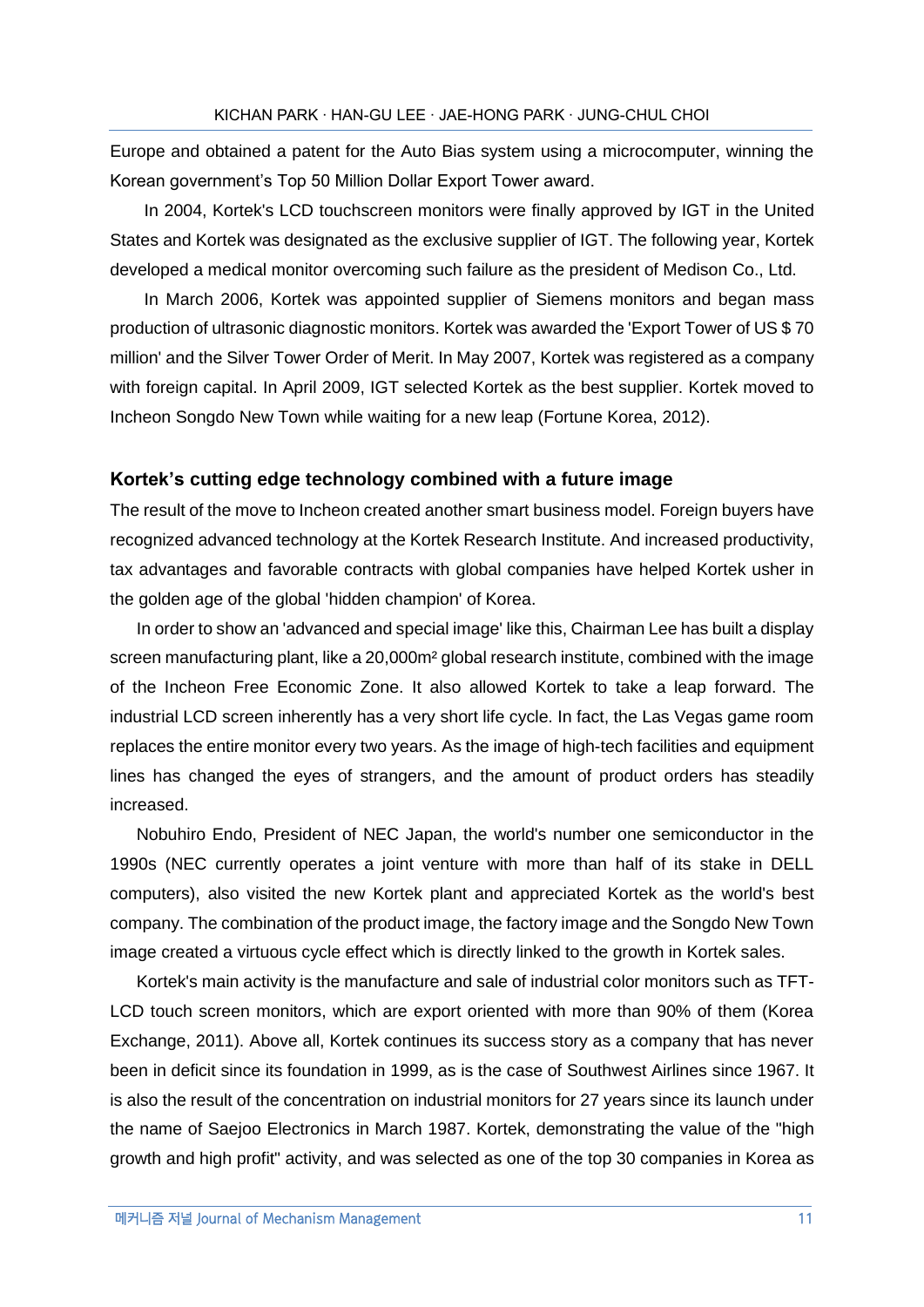'300 world class companies' (Hankyung, 2011). Indeed, Kortek is a remarkable case since it serves as an excellent example of a hidden champion where SME entrepreneurs usually suffer disadvantages in terms of labor, bank loan, productivity, tax advantage and annual salary level compared to large enterprises that only occupy only 1% of the total number of enterprises (Hankyoreh, 2014).

# **PHILOSOPHY ON THE SUSTAINABILITY AND MANAGEMENT SUCCESSION MECHANISM**

There are two types of management succession: internal and external (Hitt et al., 2017). Internal succession tends to benefit from its (1) clear understanding of the staff and the company's own capabilities (2) appreciation of the company's culture and the fundamental values associated with it (3) in-depth knowledge of skills essentials of the business (4) what will and will not work in the business.

External succession, on the contrary, expects (1) the need for the business to improve its capacity to innovate (2) the need for the business to reverse recent poor performance (3) to the fact that the industry in which the company competes is experiencing rapid growth (4) need for strategic change. Table 1 shows the composition of the management team and the source of succession for the CEO.

## **Table 1.**

### **Effects of CEO succession and top management team composition on strategy**

|                            |                      | <b>Managerial Labor Market: CEO Succession</b> |                                                   |
|----------------------------|----------------------|------------------------------------------------|---------------------------------------------------|
|                            |                      | <b>Internal Succession</b>                     | <b>External Succession</b>                        |
| Top<br><b>Management</b>   | Homogeneous          | <b>Stable Strategy</b>                         | Possible change in Top<br>Management and Strategy |
| Team<br><b>Composition</b> | <b>Heterogeneous</b> | <b>Stable Strategy</b><br>with Innovation      | <b>Strategic Change</b>                           |

Source: Hitt et al. (2017)

However, this typology generally comes from the expectations of the board of directors of a large company, and not in SMEs like Kortek where only the CEO has full responsibility in all aspects of management, including decisions even in the succession of management. (Lim, 2010)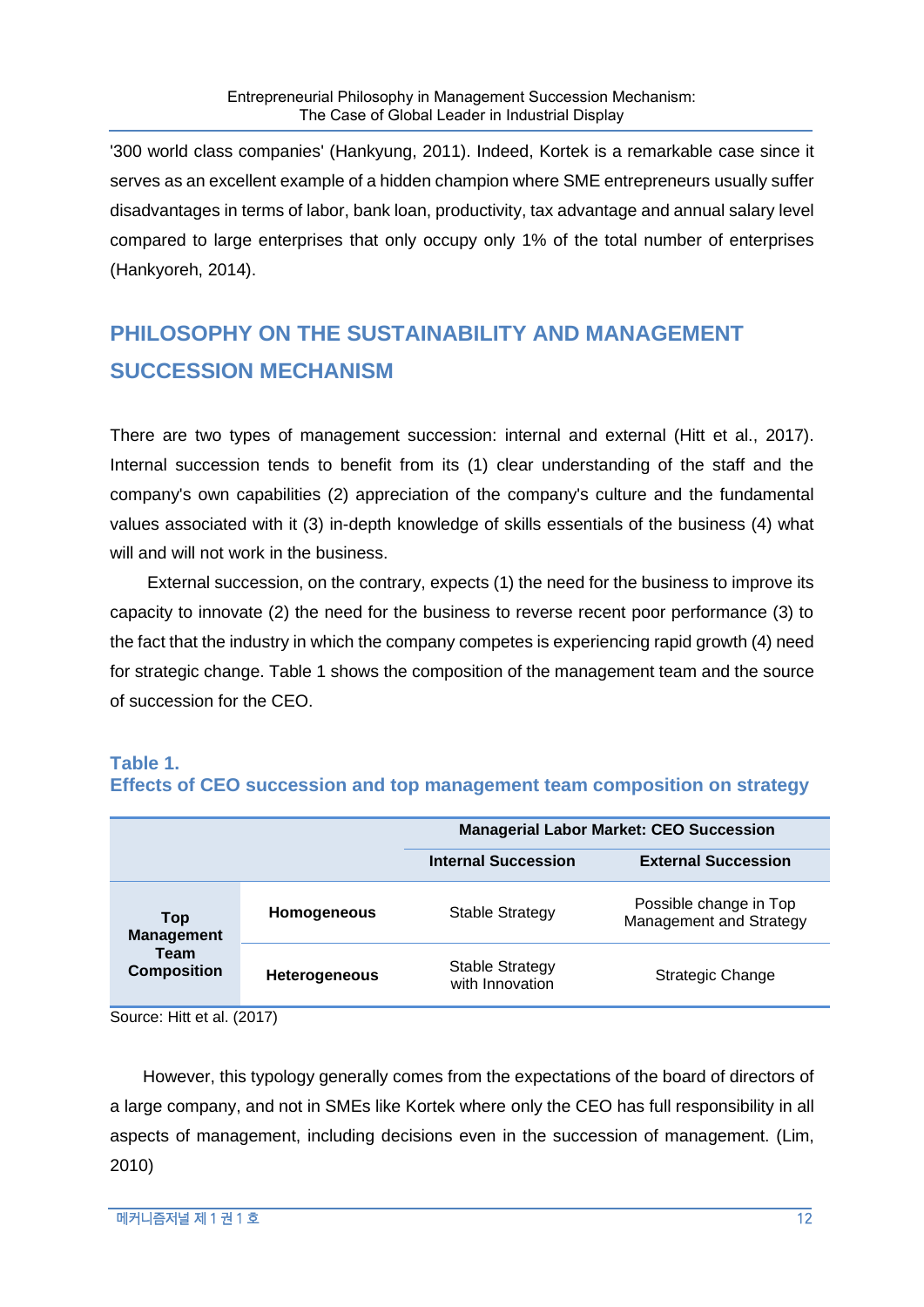### **Social responsibility of Kortek and entrepreneur's goal in life**

After registering with KOSDAQ, Kortek's reputation and solidity of capital increased considerably. Chairman Lee stressed that "Kortek is not the property of an individual, but a concern for sustainable growth in the future as a constituent of society". The first consideration is that one day Kortek must be led by someone other than himself. The second is the fact that if he were to be busy with business and management, he would eventually have to retire when he became a languid old man or the situation suddenly changed. The question was whether to prepare for the succession or to manage the business until the end of his life.

"It is the business scene which is more severe than the war that fights and truces. What choice should we make and how should we act to survive here?" If you are an executive or a leader, you should be able to answer this question: "How to return the money earned from society to society again?" And "To whom should I entrust it to continue to grow the business?" These are the questions directly linked to the sustainability management and the succession of management rights of any CEO or entrepreneur. "How long should the entrepreneur play his role and how far?" Although the business is considered to be a 'going concern', the lifespan of businesses is much shorter than that of entrepreneurs. A wise manager therefore takes a day off, given the time of retirement, but a foolish executive will lack time.

"It is the duty and responsibility of business leaders to enable the business to continue to grow," said Chairman Lee, who has had great success in the vending machine business and has also experienced miserable bankrupt. He believes that the sustainability of the business has been measured in three ways.

| <b>Alternative 1</b> | Choose one of your children, relatives, or employees to favor as a        |  |
|----------------------|---------------------------------------------------------------------------|--|
| (Family Succession)  | as successor, then succeed                                                |  |
| <b>Alternative 2</b> | Find and get an outside professional manager to continue                  |  |
| (Expert Succession)  | developing the business                                                   |  |
| <b>Alternative 3</b> | If these two alternatives are rejected, the last option is to establish a |  |
| (M&A Succession)     | new enterprise and management system by M&A                               |  |

### **Table 2. Three alternatives in management succession mechanism**

Chairman Lee, who had envisioned Kortek's future and sustainable growth, had met many people, focusing on the first and second alternatives of these three succession alternatives. But he couldn't find a qualified person after all. He also consulted with other entrepreneurs, but they also concluded that it was really difficult to find a successor. In other words, a large company can apply a business succession program, so even if a bad decision is occasionally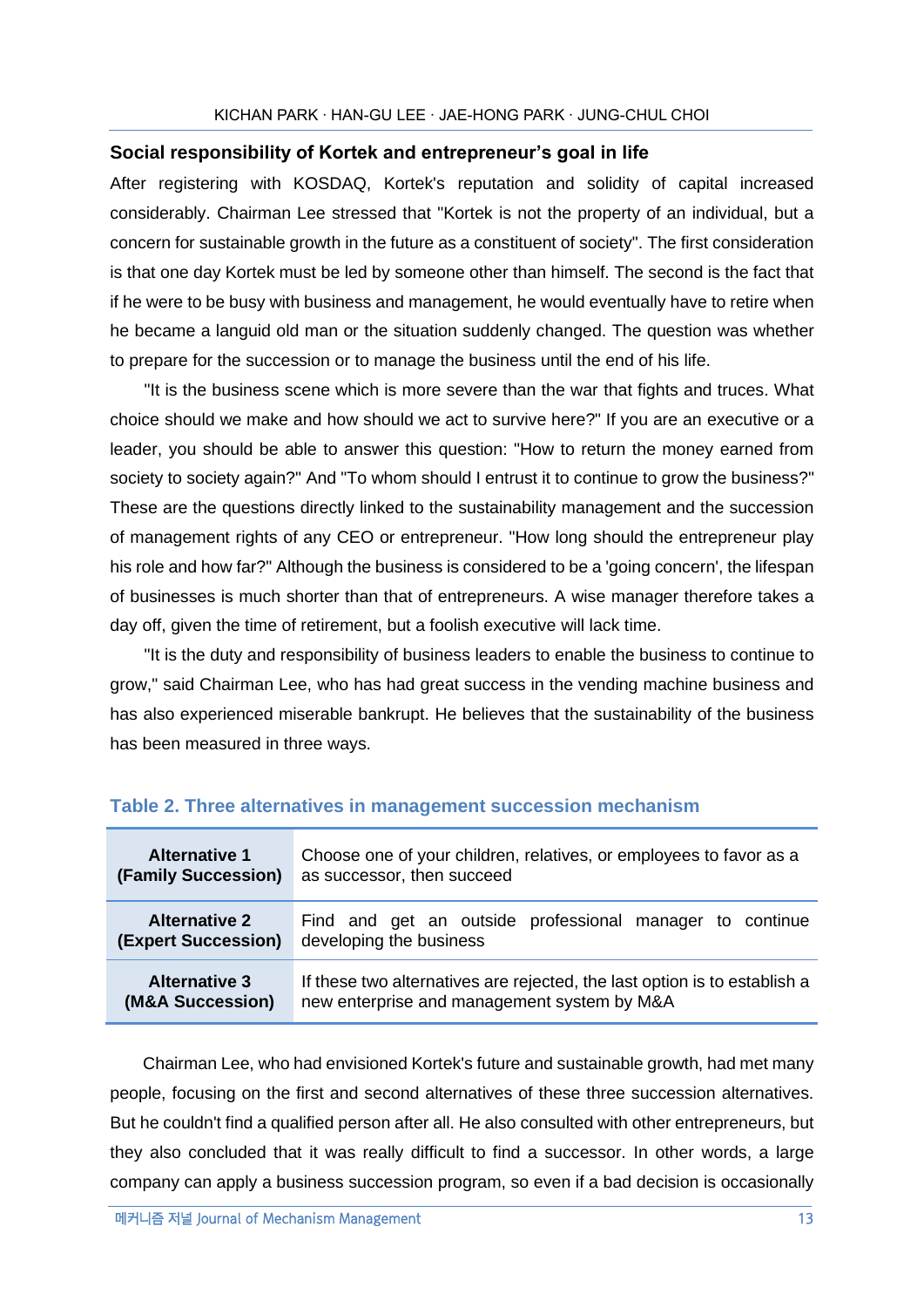made by the second generation successor, it is often rechecked by the system established in a large organization and can be corrected immediately. However, there is no such succession program in small and medium-sized businesses, and a single bad judgment will bankrupt a startup that has worked out for decades.

### **Problems inherent in the succession mechanism mode**

The 'Art of War' of Sun Tzu (544-496 BC) remarked that "They must win if the king chooses a great general and does not interfere with him". As such, Chairman Lee focused on recruiting excellent executives and hired Executive Director of Samsung Electronics as the President of Kortek. And he asked the employees of the company to follow the new President's strategy and directions without any doubt over the next year. Then, he left Kortek, where he had all his affection and soul, and self-engaged himself as CEO of one-man company in his Seoul office room, reminding himself that "an organization should not have two Suns."

In less than a year, however, having another experience that "In Korea, the owner manager and professional manager are too different when taking care of the business and in preparing for the future", and he was obliged to return to the management line again. This was also precious experience for him to realize himself that the lively changing corporate organization requires a CEO to bear all the capabilities and responsibilities for sustainable management, regardless of the firm size or strength. The problem was that even though the top executive of technology expert in Samsung Electronics was recruited, he only knew well about his own profession and neglected comprehensive strategic approaches for overall management aspects.

Such examples are common in the United States. One of the famous examples is Texas Air (Park, 2010). Frank Lorenzo, president of Texas Air, who was named as the eminent expert in M&A, succeeded in the merger of Continental, Eastern, Frontier, New York and People Express from 1983 to 1990. But at the end, Texas Air went bankrupt, leaving lessons that "The genius in finance is not the genius in management" and "The same strategy cannot always be successfully applied to different situations" (Park et al., 2005) In fact, sustainability management is far more difficult than beginning start-up business, and in those process of sustainability management, there lies a difficulty of management succession.

### **Looking for a proactive CEO – 2 years of efforts for M&A**

Chairman Lee expected the professional executive, who came from Samsung Electronics, will transform Kortek into a new management style like Samsung. However, in the past two years, although it has not been in deficit, Kortek's performance has declined for the first time in its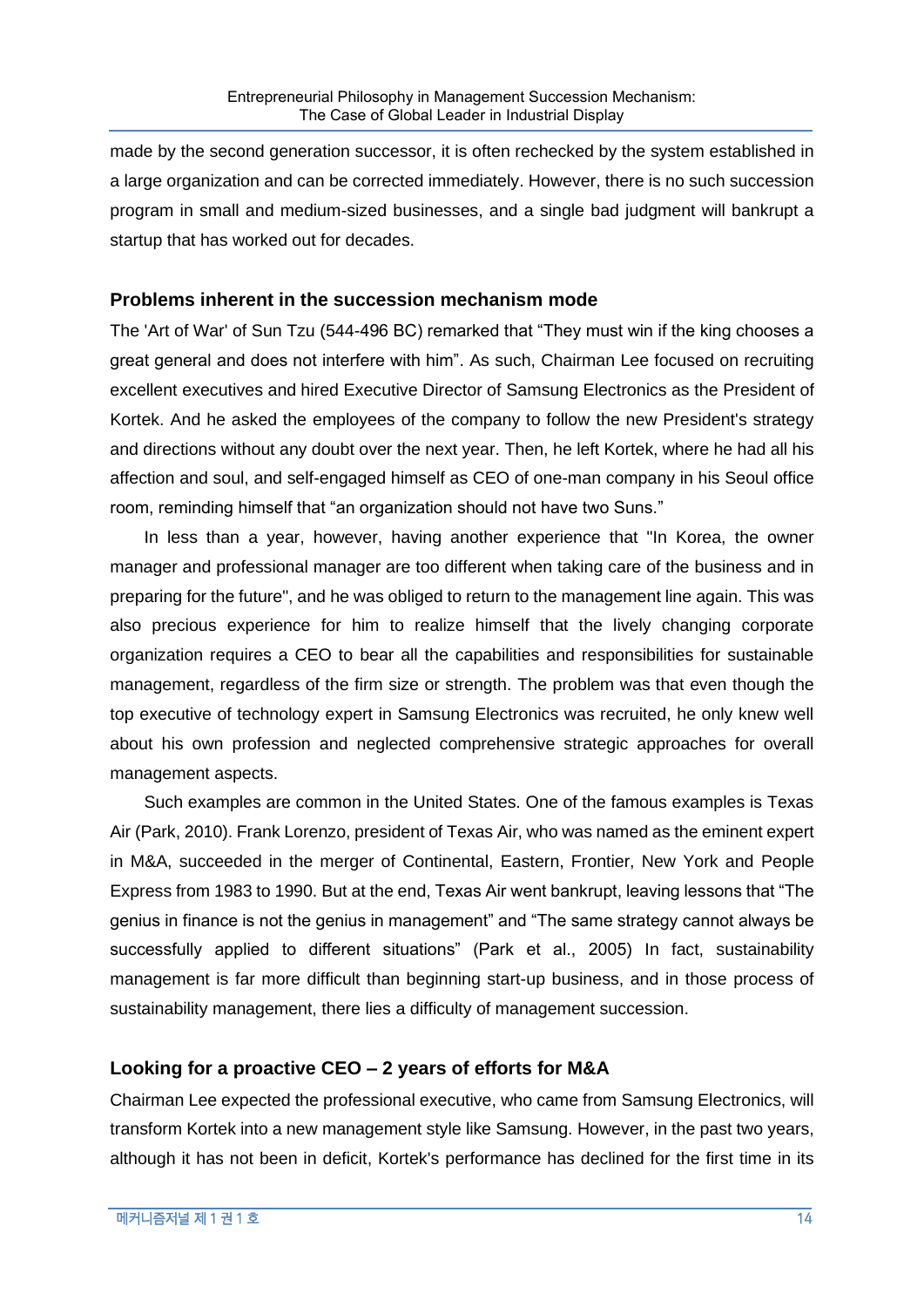history. Chairman Lee concluded that the decision in which the successor is chosen from among children, employees or outside specialists would never be successful in the Korean business environment.

As a last resort, Chairman Lee made a public announcement to promote management succession through M&A and interviewed approximately 50 candidates, including emerging venture capital directors. The key point of the interview was to present Kortek's development strategy. His only evaluation criterion was, rather intuitive, that of "knowing if this person would be expected by the shareholders and the employees to manage Kortek well." In other words, he first asked to present Kortek's future vision in the field of industrial monitors and the growth strategy, then the overall assessment was made by his confidence and intuition.

Chairman Lee summed up Kortek's strengths according to the following three factors: First, Kortek is a company with solid fundamentals that started with non-recourse management and has never had a deficit since its inception. Second, Kortek owns a business that guarantees the future value of the business with sufficient cash reserves and stable profit generation. Third, Kortek, which has the best technological competitiveness in the world, continues to increase the number of buyers as the market for industrial screens grows.

As Peter Drucker claims: "You cannot succeed with your own weaknesses. Strengths only lead to success. So, first of all, we must identify and strengthen our strengths before filling in our own weaknesses" (Drucker, 2007; Nemethy, 2011; Cohen, 2018), Chairman Lee was looking for a person and a candidate company for the merger and acquisition that would drive Kortek's sustainable growth, combining its strengths with new opportunities.

As a criterion for selecting a target company suitable for mergers and acquisitions with Kortek, the first point was that employees, shareholders, customers and people in the company trust the candidate who can develop Kortek better than the Chairman Lee himself. And the second criterion was the evaluation of the business plan that Kortek, which is the world leader in the field of industrial screens such as entertainment, casino, medical ultrasound and electronic cards, can continue to develop in as the best company in the world.

#### **Moment of truth – M&A just 3 minutes of negotiation**

Over half of the candidates interviewed during the two years of research did not master industrial displays. And most of the others did not have the specificity and the feasibility of the development vision presented by the second stage. Among the few candidates who reached the final phase was Mr. Kim Young-Dal, President of IDIS Holdings, which was the world's leading manufacturer of digital CCTV recorder manufacturer.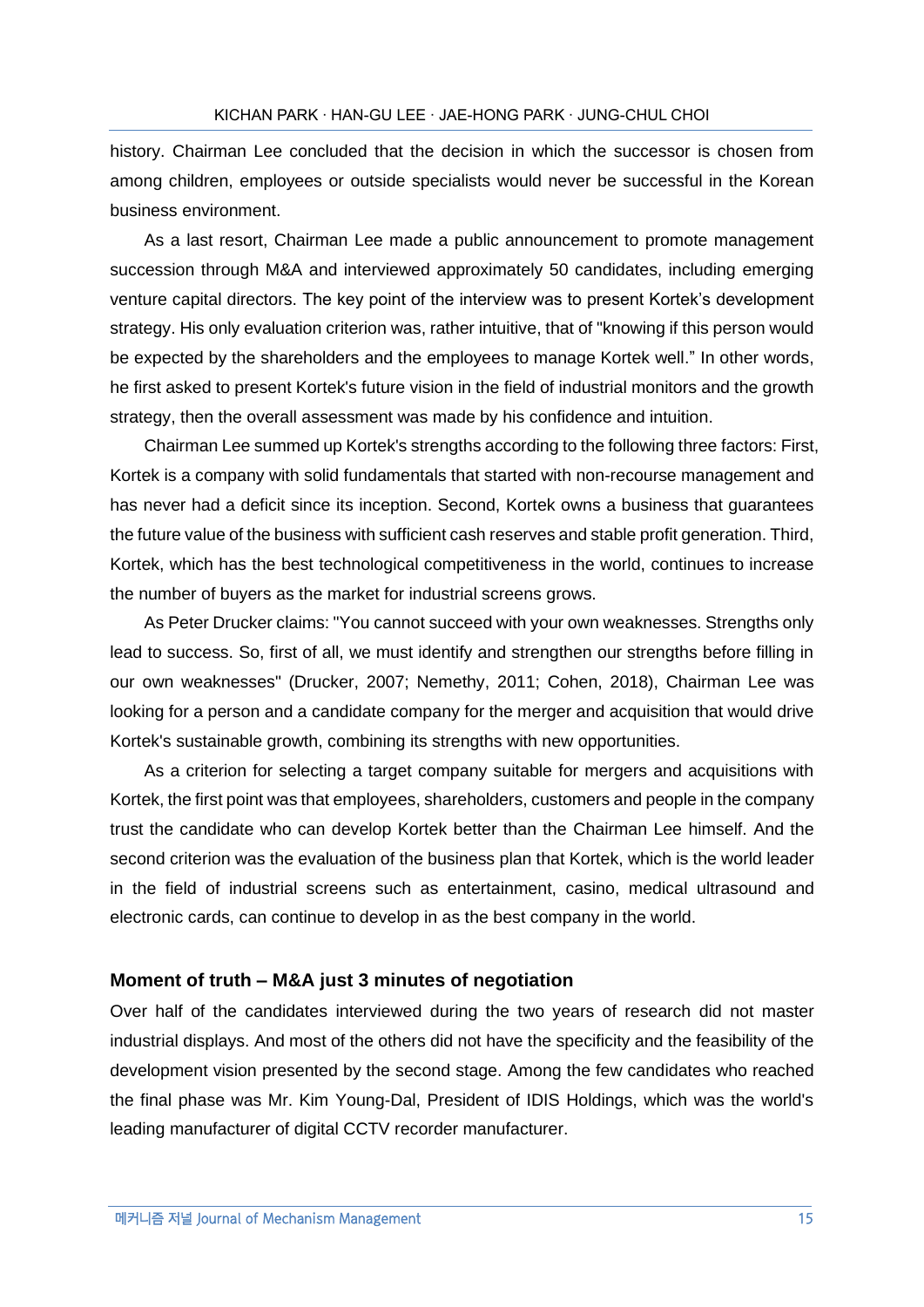The reason that IDIS Holdings has become a desirable candidate for Kortek was that it was the number 1 company in the world with commercial capabilities in the field of digital security cameras. Moreover, the world's largest digital companies, Sony, GE, Honeywell and Samsung Electronics used IDIS video surveillance. He drew Chairman Lee as a small but strong "hidden champion". 80 of IDIS' 150 employees have carried out research and development, and around 40 of them were master's and doctoral engineers. And IDIS Holdings already enjoyed a good reputation in the KOSDAQ market.

The second reason was that Mr. Kim Young-Dal, born in 1968 and earned Ph.D in Computer Science from KAIST, gained credibility by the fact that Mr. Kim Jung-Joo, President of the gaming company Nexon, was his best former student in KAIST. In particular, Mr. Kim Young-Dal's most distinguished colleagues entered the software and games industries, but he was the only professional executive to have entered the manufacturing industry, with beliefs of hardware and manufacturing industry.

In two years, more than 500 companies have knocked on the door of Kortek offering mergers and acquisitions, but only President Kim of IDIS Holdings confirmed Chairman Lee's spirit in just three minutes from the first meeting. President Kim was also looking for target M&A companies for new business development as he examined the limits of the IDIS asset security market. He has analyzed around 1,000 companies as candidates for mergers and acquisitions in the past three years, but he had no real candidate companies like Kortek.

However, as the owner of Kortek, Chairman Lee was compelled to worry about deciding the sale price of Kortek to IDIS Holdings, which was a key condition for mergers and acquisitions. Chairman Lee asked a direct question, "How much is it going to be?" President Kim's response to the question was "I would like 70 billion won". The negotiation ended in 3 minutes. Chairman Lee's point of view on the optimal selling price was the level of being able to maintain the idea of thanking himself even after the fact. This means for Chairman Lee, the level of the selling price itself was not so important.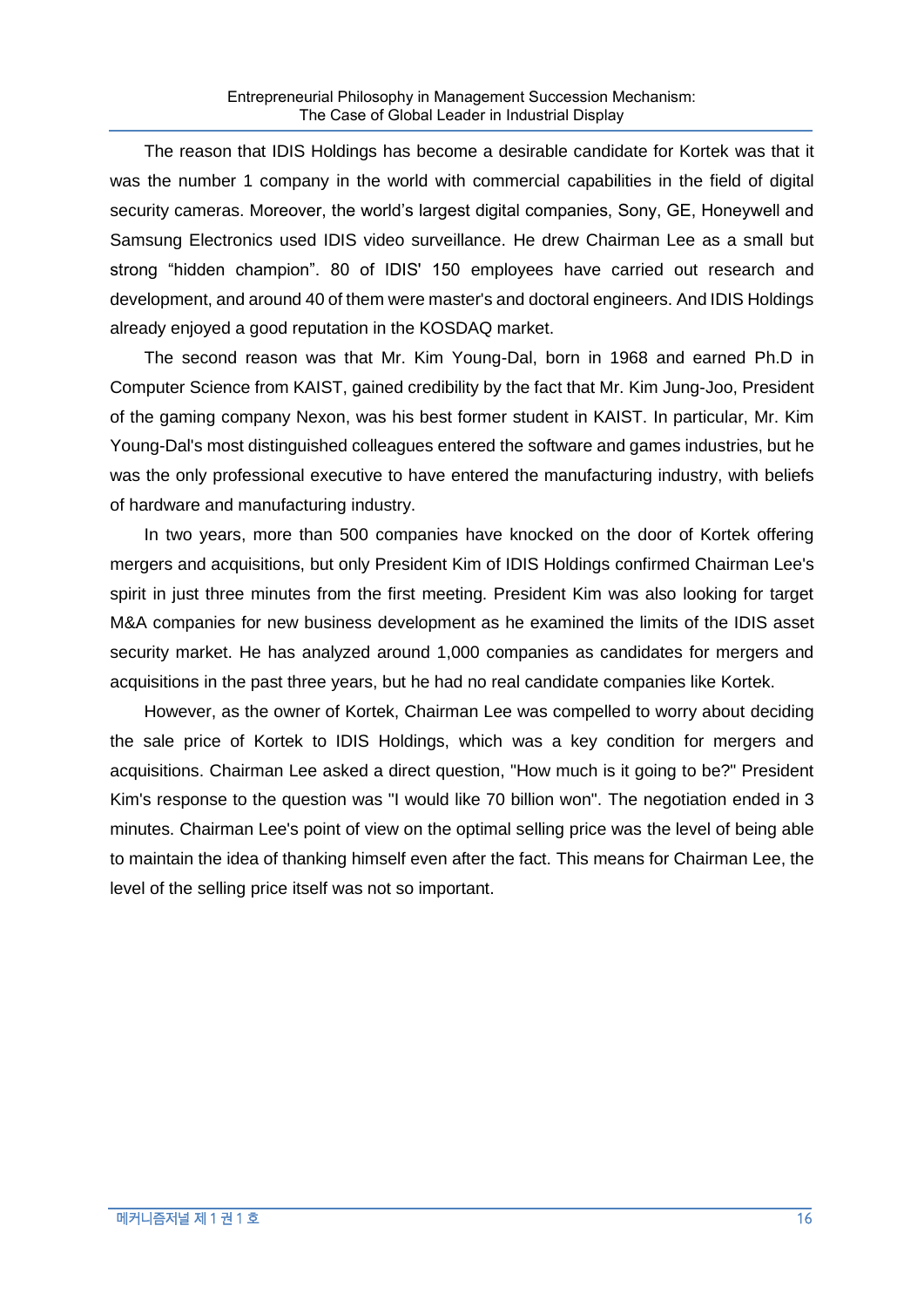

### **Figure 1. Succession scenarios and the choice of Chairman Lee**

The bulk of the problem has been agreed, but as with any M&A process, due diligence has been the most difficult problem. Even here, Chairman Lee proposed to pay 20 billion won as a security deposit, and President Kim took over management of Kortek for three months of actual audit work on the financial statements. Fortunately, there were no complaints during the three months and there were more than 10 future treatments and conditions at the time of the contract, but all were withdrawn so as not to be responsible for maintaining a mutually superior relationship. As the founder of Kortek, Chairman Lee was able to see the growth of his own company at a close distance. President Kim of IDIS Holdings may also accept the advice and assistance of Chairman Lee as a joint representative who appreciates each other.

The negotiation strategy usually requires a cover-up, push and pull. However, the moment of truth where Chairman Lee showed his honesty and frankness seemed far better and more effective than such negotiation tricks.

### **Creating shared value – synergy created by honesty**

Chairman Lee's strategic point was that the creation of shared value (CSV) also stems from a reciprocal and direct attitude. It also actively approved the plan to create a new holding company that produces new products with a convergence method such as the touch screen, the camera and the decoder display among the future growth strategies of Kortek presented by President Kim. And in three minutes of the interview, he decisively concluded the delivery of Kortek. It was a 'moment of truth' that he again identified his management philosophy: even if he created a start-up to earn money, sustainable development is much more important and difficult.

To sum up, Chairman Lee first heard a clear answer on how to grow President Kim's Kortek. Second, he also confirmed the expertise on why President Kim is interested in Kortek's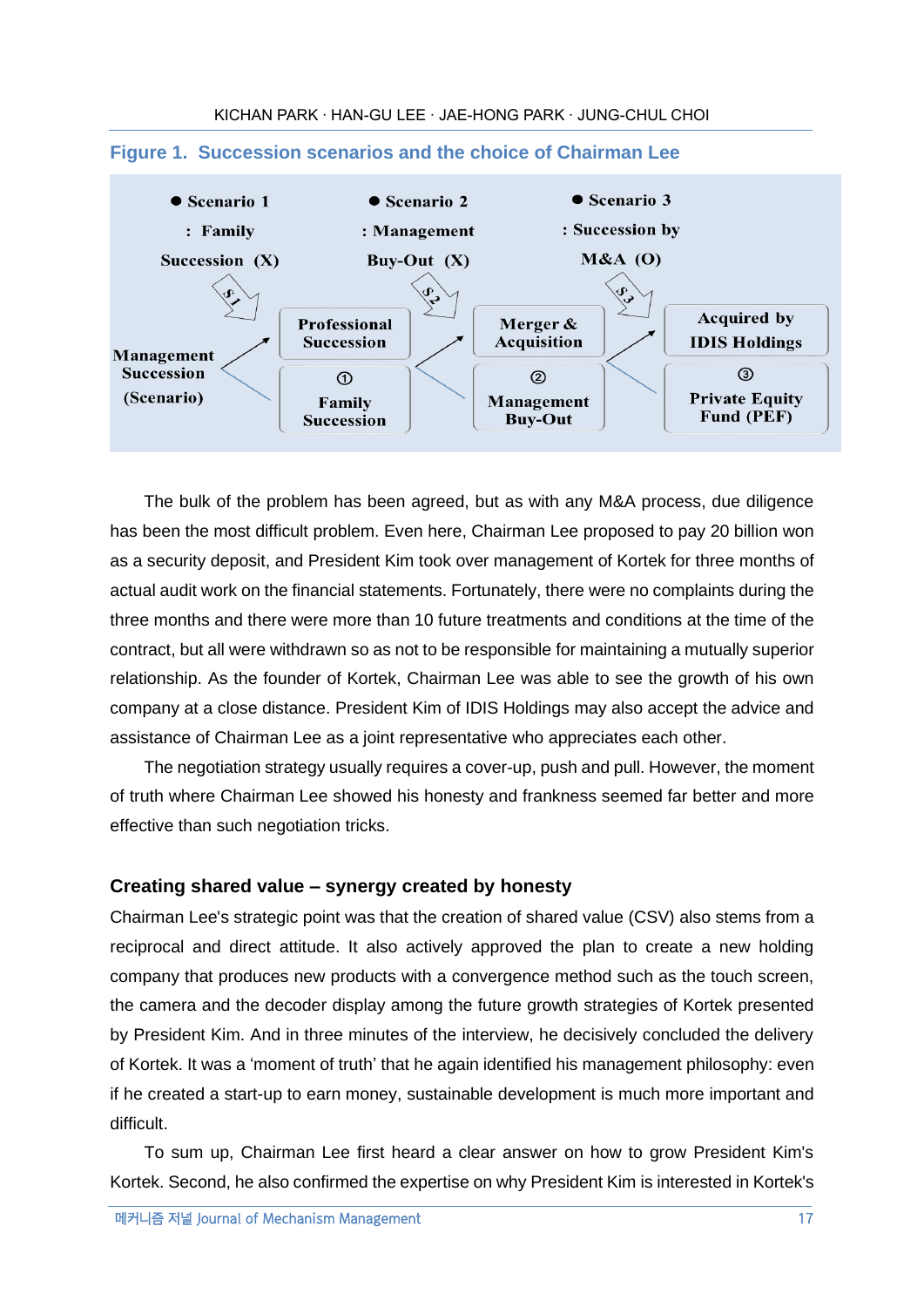products. Finally, he only received 70 billion won, one third of the current share price, and handed in Kortek's future to President Kim. The reason why M&A with IDIS Holdings is assessed as a representative CSV case, can be proven by the commercial achievements that have been demonstrated for two years after the mergers and acquisitions: First, the stock price of Kortek was 8,000 won at the time of mergers and acquisitions and now it is 15,000 won. Second, people applaud it as an example of a nice M&A where employees, customers, shareholders and others around each other benefited mutually.

Chairman Lee, President Kim, Kortek and IDIS Holdings all thank each other so far. Finally, President Kim has decided to make Kortek a global company of industrial monitors and maintains his confidence in the future market of industrial monitors. Kortek launched a M&A joint venture between Chairman Lee, a high school graduate, and President Kim, a Ph.D. technology entrepreneur from KAIST. This gave President Lee another blessing.

### **CONCLUSION**

Throughout his life, Chairman Lee Han-Gu had two hard-to-sacrifice successes in business, but the first success has suffered many other people involved in the bitter pain of being bankrupt. The other gave a very different result giving a happy and honored life as an entrepreneur with ideas and choices in accordance with his management philosophy composed of three virtues of innovation comparable to the concept of Schumpeter (1976) and Drucker (1985): "Best, Knowledge, and New Technology". (Park et al., 2014)

Based on the spirit of "Best-Knowledge-New technology", Chairman Lee, for a generation, has achieved many achievements as an entrepreneur and as a hidden champion in the field of industrial monitors in Korea. Chairman Lee, who handed over the management by M&A, is determined to make our society understand that many entrepreneurs who have started a business in a difficult situation like him should not give their business to their families or relatives. Now, Chairman Lee is considering a second life to strengthen relationships with the people around him and do what he really likes and wants, while empowering the society.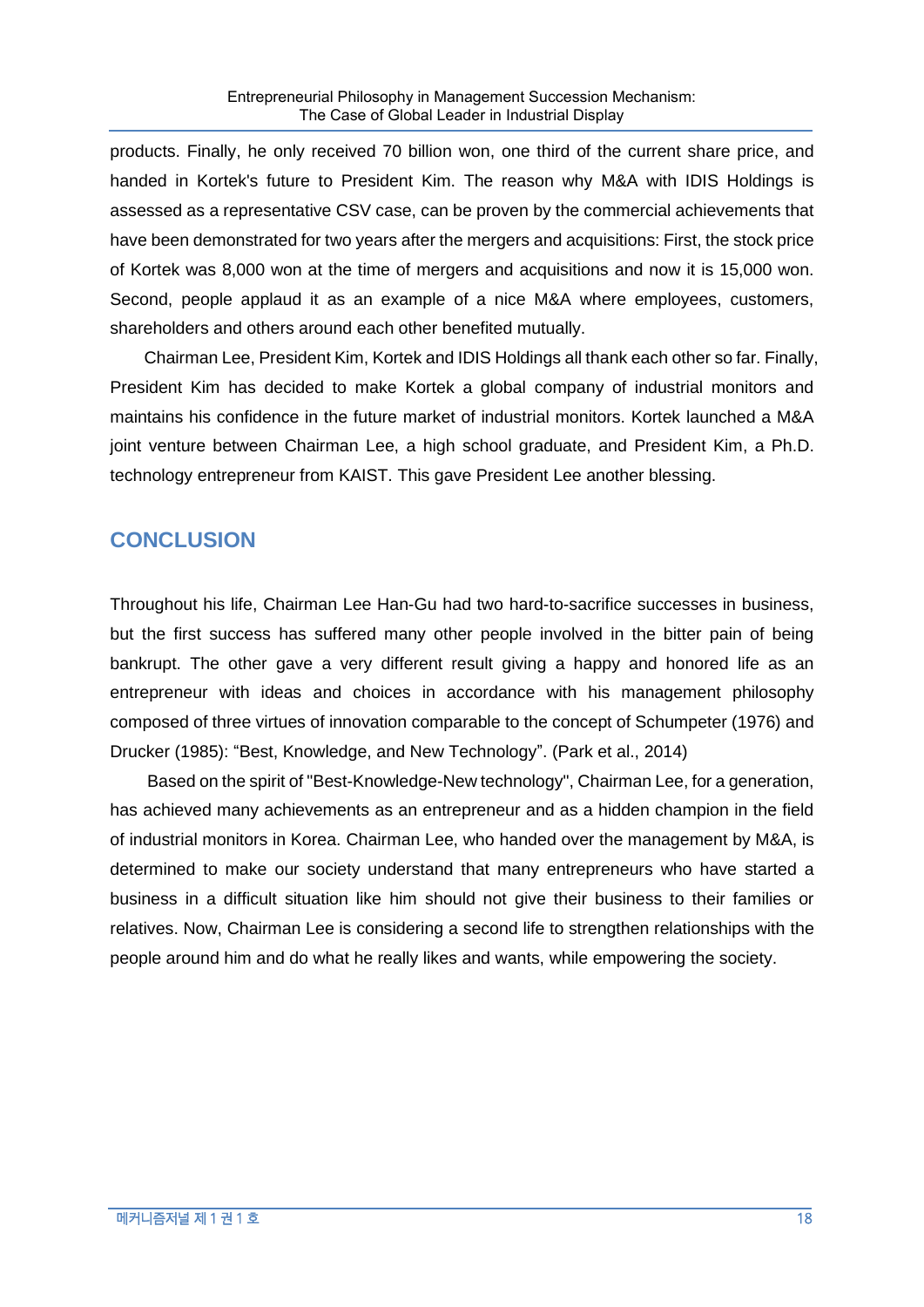### **REFERENCES**

- Cohen, W. A. 2018. Peter Drucker's way to the top: Lessons for reaching your life's goals. New York: LID Publishing.
- Detouzos, M. L., Solow, R. M., and Lester, R. 1989. *Made in America: Regaining the productive edge.* Cambridge, MA: The MIT Commission on Industrial Productivity, MIT Press
- Drucker, P. F. 1985. *Innovation and entrepreneurship: Practice and principles*. New York: Harper Business.
- Drucker, P. F. 2007. *People and performance: The best of Peter Drucker on management*. Cambridge, MA: Harvard Business Review Press
- The Economist. 2014. What exactly does the entrepreneur mean?. *Harvard Business Review On-line*, February 24.
- Etnews. 2012. Kim Young-Dal, CEO of IDIS, acquired Kortek. June 17.
- Forbes. 2010. Casino Monitor world no. 1, the era of industrial display. May 23.
- Fortune Korea. 2012. Great challenges of the Great CEOs.
- Hankyung Daily. 2011. Kortek, Pioneering the industrial display market with specialized technology, realizing the global top class based on the 'World Class 300 Award". June 23.
- Hankyung Daily. 2012. Shareholders' happiness starts from the Employees' happiness", interview with Lee Han-Gu, CEO and Chairman of Kortek. June 2.
- Hankyoreh. 2014. Government support creativity & balance, Companies challenge CSR management innovation", Interview with Professor Kichan Park and Minister of SME Han-Jung Hwa. June 26.
- Hitt, M. A., Ireland, R. D., and Hoskisson, R. E. 2017. *Strategic management: Competitiveness & globalization – concepts and cases (12th ed).* Boston, MA: Cengage Learning.

Korea Exchange. 2011. *Ask the ways to hidden champions*. Seoul: Hyungseul Publishing

Lim, O. S. 2010. Comparative study on Toyota and Honda corporate culture and succession of management. *Management Study* 25(2): 307-340.

Maeil Economy. 2011. I dream 100 years anniversary, the story of the 25 hidden champions.

Maeil Economy Weekly. 2019. 100 years longevity corporate dream.

- Murad, A., and Park, K. 2014. Knowledge absorptive capacity for technological innovation capabilities: The case of Korea. In *Quality innovation: Knowledge, theory, and practices*. Hershey, PA: IGI Global.
- Nemethy, L. 2011. *Business exit planning: Options, value enhancement, and transaction management for business owners.* New York: John Wiley & Sons.

Park, K. 2010. *The practice of strategic management*. IUP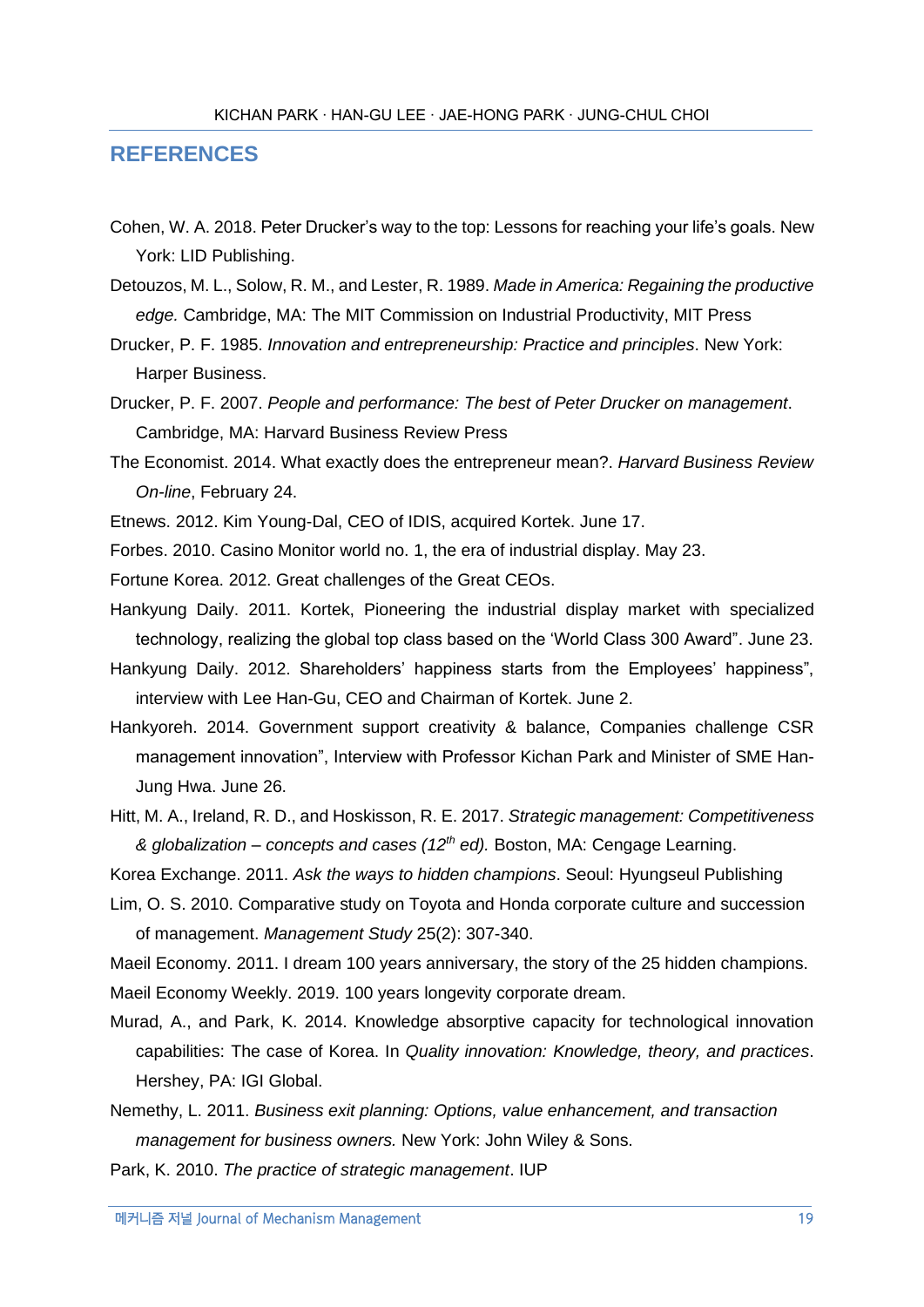- Park, K. 2015. Business ethics and the role of top management". *Policy Symposium 2015*, Korea Ordo Economics Association, May.
- Park, K., Lee, Y., and Lee, H. G. 2014. The philosophy of management succession. *Innovation and Creativity* 7(2): 1-44.
- Park, K. 2005. *Reading the management gurus*. Denan.
- Schumpeter, J. A. 1976. *Capitalism, socialism and democracy*. Abingdon-on-Thames: Routledge.
- Sedaily. 2013. CEO in market: Kim Young-Dal, President of IDIS Holdings. July 30.
- St. John, R. 2011. *The 8 traits successful people have in common*. Mumbai: Embassy Books.